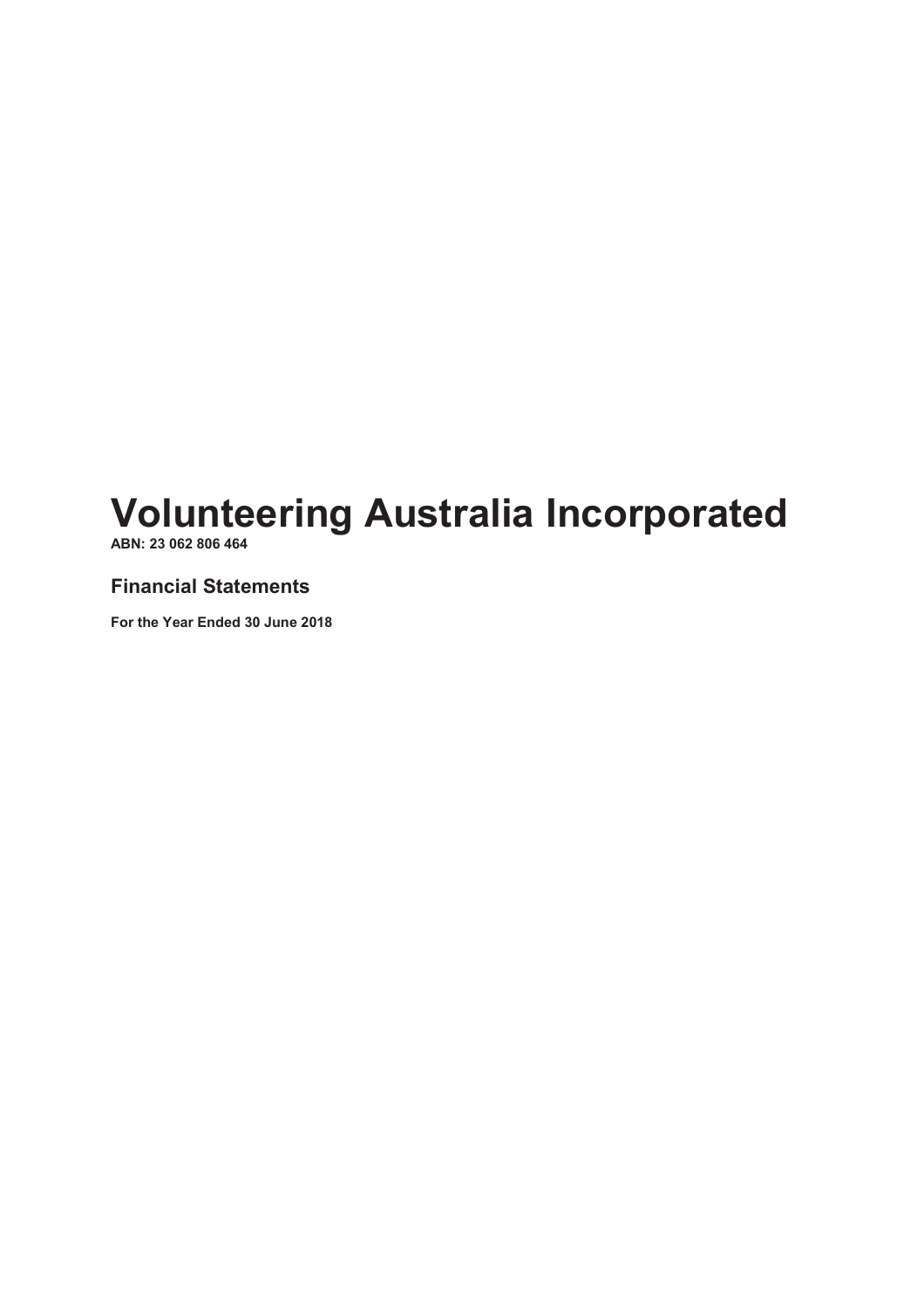ABN: 23 062 806 464

## **Contents**

## For the Year Ended 30 June 2018

| <b>Financial Statements</b>                                |    |
|------------------------------------------------------------|----|
| Directors' Report                                          |    |
| Statement of Profit or Loss and Other Comprehensive Income |    |
| <b>Statement of Financial Position</b>                     |    |
| Statement of Changes in Equity                             |    |
| <b>Statement of Cash Flows</b>                             | 5  |
| Notes to the Financial Statements                          | 6  |
| Responsible Persons' Declaration                           | 19 |
| Independent Audit Report                                   | 20 |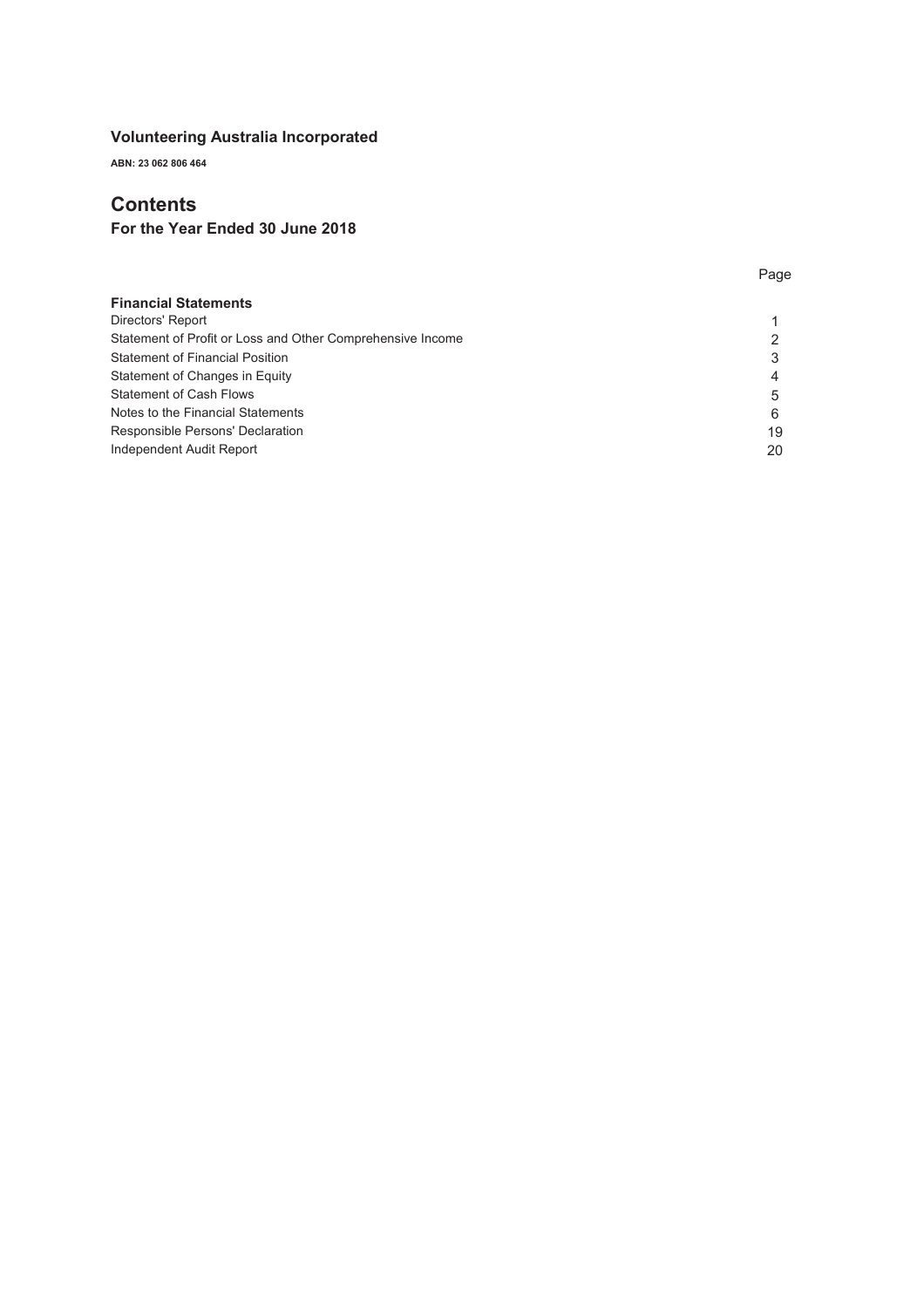ABN: 23 062 806 464

## Directors' Report For the Year Ended 30 June 2018

The directors present their report on Volunteering Australia Incorporated for the financial year ended 30 June 2018.

#### 1. General information

#### Directors' Report

The names of the directors in office at any time during, or since the end of, the year are:

| <b>Names</b>            | <b>Appointed/Resigned</b>        |
|-------------------------|----------------------------------|
| Karen Buenger           | 17 May 2018                      |
| Michelle Ewington       | 25 October 2013                  |
| Matt Franklin           | 26 May 2016                      |
| Valerie Hoogstad        | 23 November 2012                 |
| Tim Jackson             | 23 November 2012/17 May 2018     |
| Amit Jois               | 23 May 2014                      |
| Peter Lucas             | 24 July 2014                     |
| Ross Morgan             | 5 December 2016/14 December 2017 |
| Megan Paull             | 23 January 2017                  |
| Angela Seach            | 24 November 2016                 |
| Jamie Snashall          | 23 October 2017                  |
| <b>Brett Williamson</b> | 14 December 2017                 |

Directors have been in office since the start of the financial year to the date of this report unless otherwise stated.

#### Principal activities

The principal activity of Volunteering Australia Incorporated during the financial year was to represent the diverse views and needs of the volunteer sector while promoting the activity volunteering as one of enduring social, cultural and economic value.

#### Operating results and review of operations for the year

The profit of the Volunteering Australia for the financial year was \$ 30,100 (2017: loss \$ (48,789)).

#### Significant changes in state of affairs

The following significant changes in the state of affairs of Volunteering Australia occurred during the financial year:

In June 2018 the National Volunteering Conference was held in Sydney. The Conference contributed \$23,605 towards the annual profit of the Association.

Signed in accordance with a resolution of the Board of Directors:

Director: ............................................................... ........................................ Michelle Ewington

Director: ................................................................ ...........................................

Peter Lucas

Dated: 20 September 2018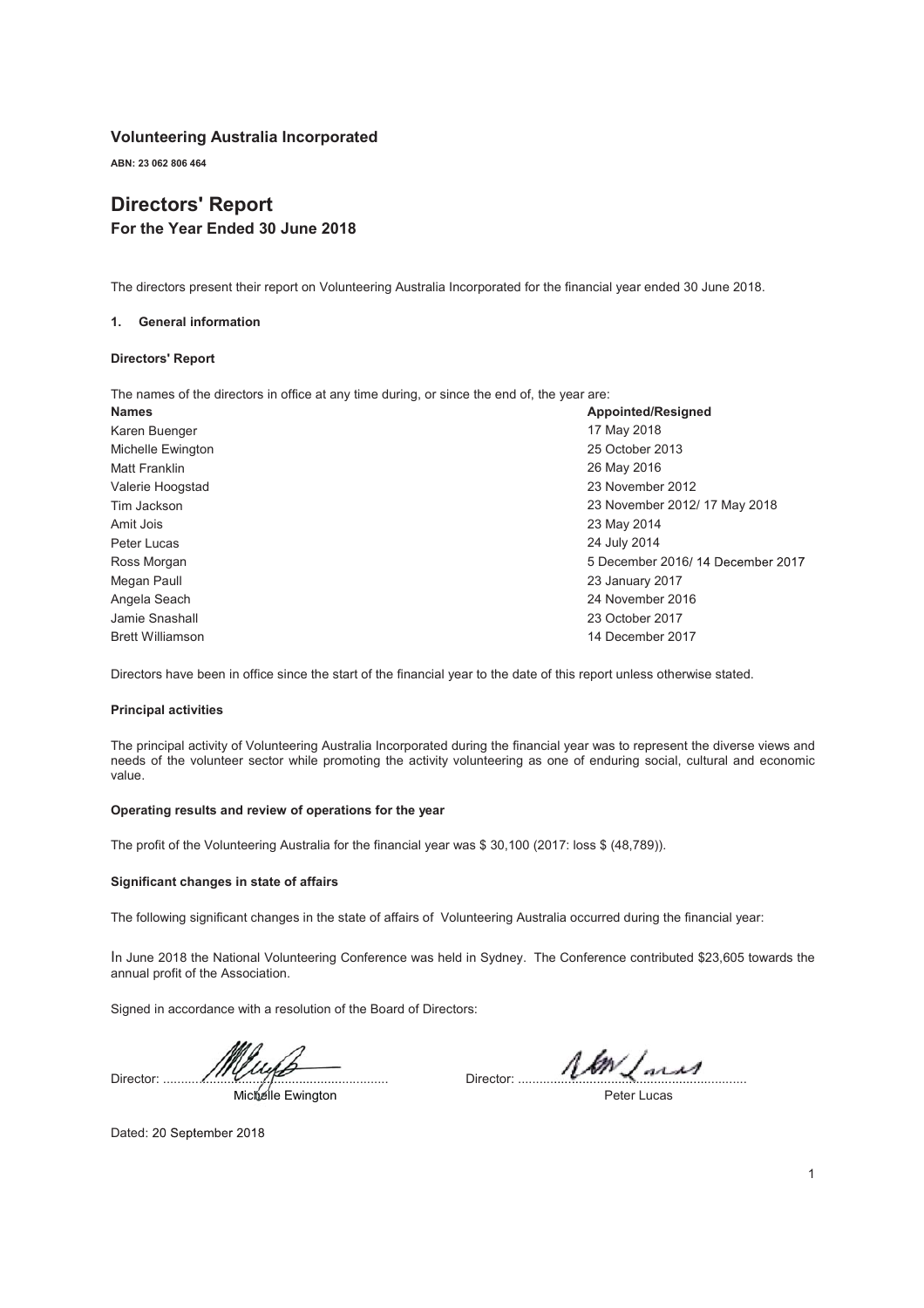ABN: 23 062 806 464

## Statement of Profit or Loss and Other Comprehensive Income

For the Year Ended 30 June 2018

|                                           |             | 2018       | 2017       |
|-------------------------------------------|-------------|------------|------------|
|                                           | <b>Note</b> | \$         | \$         |
| Revenue                                   | 4           | 1,318,135  | 405,442    |
| Administration expenses                   |             | (23, 547)  | (37)       |
| Consultant and project management         |             |            | (16, 800)  |
| Consumables                               |             |            | (1,586)    |
| Contractors                               |             | (1,618)    | (47, 712)  |
| Cost of sales                             |             | (41, 292)  | (38, 822)  |
| Depreciation and amortisation             |             |            | (2,676)    |
| Employee benefits                         |             | (337, 308) | (248, 723) |
| Insurance                                 |             | (15, 540)  | (11, 392)  |
| IT expenses                               |             | (5, 470)   | (3,245)    |
| Legal fees                                |             | (2,918)    | (25, 769)  |
| Marketing expenses                        |             | (5,590)    | (14, 589)  |
| National Volunteering Conference expenses |             | (802, 226) |            |
| Other event expenses                      |             | (2, 583)   | (2,989)    |
| Other expenses                            |             | (1, 312)   | (7, 371)   |
| Remuneration of auditor                   | 15          | (4,500)    | (4,500)    |
| Subscription and membership               |             | (5, 133)   |            |
| Telephone                                 |             | (4, 167)   | (3,533)    |
| Travel and accommodation                  |             | (34, 831)  | (24, 487)  |
| Profit/(loss) before income tax           |             | 30,100     | (48, 789)  |
| Income tax expense                        |             |            |            |
| Profit/(loss) for the year                |             | 30,100     | (48, 789)  |
| Total comprehensive income for the year   |             | 30,100     | (48,789)   |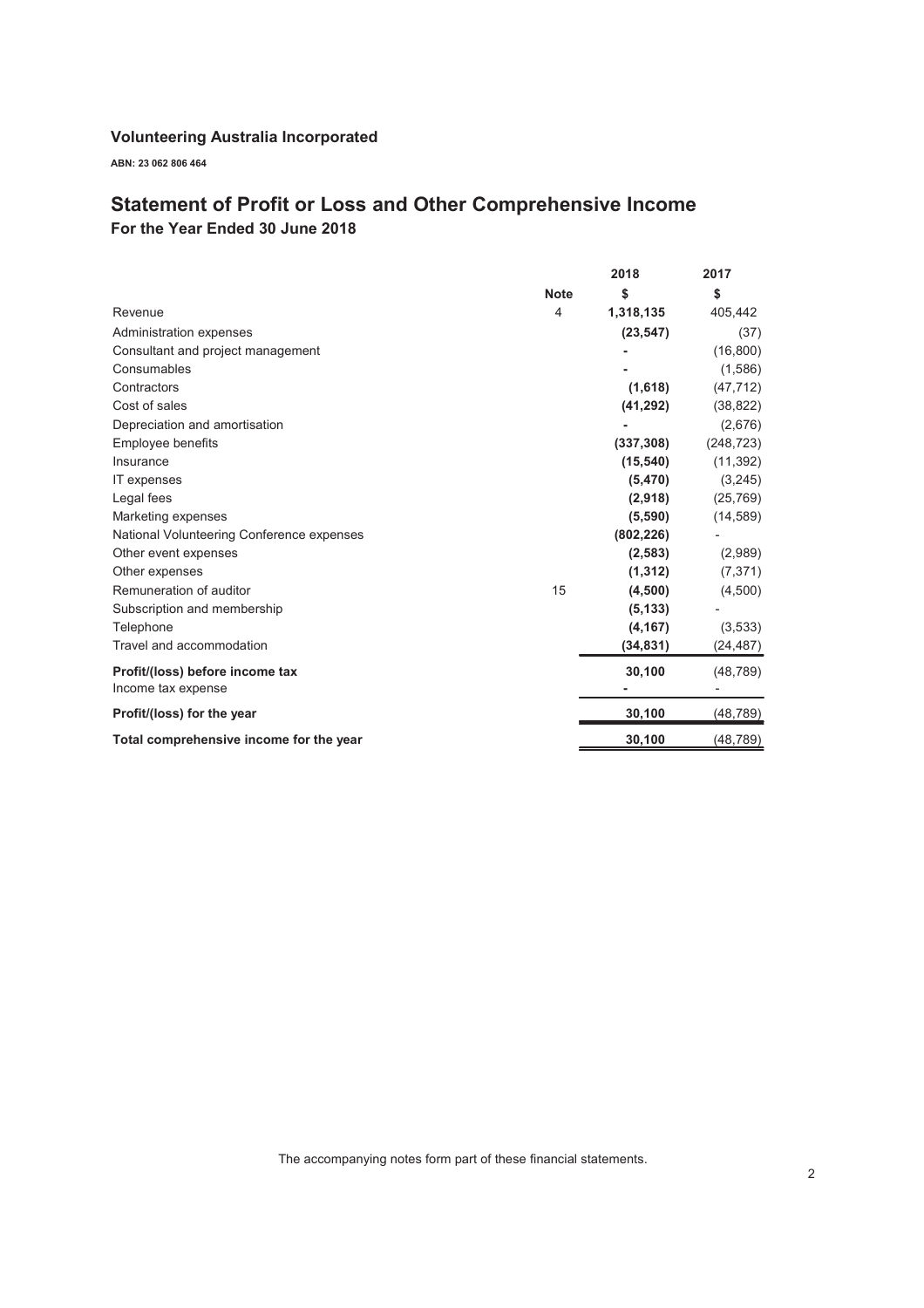ABN: 23 062 806 464

## Statement of Financial Position

As At 30 June 2018

|                                                  |             | 2018    | 2017                     |
|--------------------------------------------------|-------------|---------|--------------------------|
|                                                  | <b>Note</b> | \$      | \$                       |
| <b>ASSETS</b>                                    |             |         |                          |
| <b>CURRENT ASSETS</b>                            |             |         |                          |
| Cash and cash equivalents                        | 5           | 576,284 | 463,184                  |
| Trade and other receivables                      | 6           | 41,290  | 298,675                  |
| Inventories on hand                              | 7           | 8,355   | 9,151                    |
| Prepayments                                      | 9           | 10,104  | 33,562                   |
| <b>TOTAL CURRENT ASSETS</b>                      |             | 636,033 | 804,572                  |
| Office equipment                                 | 8           | 1,368   | $\overline{\phantom{0}}$ |
| TOTAL NON-CURRENT ASSETS                         |             | 1,368   |                          |
| <b>TOTAL ASSETS</b>                              |             | 637,401 | 804,572                  |
| <b>LIABILITIES</b><br><b>CURRENT LIABILITIES</b> |             |         |                          |
| Trade and other payables                         | 10          | 251,871 | 62,509                   |
| <b>Employment provisions</b>                     | 11          | 16,177  | 10,535                   |
| Income in advance                                | 12          | 23,130  | 408,747                  |
| <b>TOTAL CURRENT LIABILITIES</b>                 |             | 291,178 | 481,791                  |
| NON-CURRENT LIABILITIES                          |             |         |                          |
| Amount held in trust                             | 12          | 1       | 6,659                    |
| TOTAL NON-CURRENT LIABILITIES                    |             | 1       | 6,659                    |
| <b>TOTAL LIABILITIES</b>                         |             | 291,179 | 488,450                  |
| <b>NET ASSETS</b>                                |             | 346,222 | 316,122                  |
|                                                  |             |         |                          |
| <b>EQUITY</b>                                    |             |         |                          |
| Retained earnings                                |             | 346,222 | 316,122                  |
| <b>TOTAL EQUITY</b>                              |             | 346,222 | 316,122                  |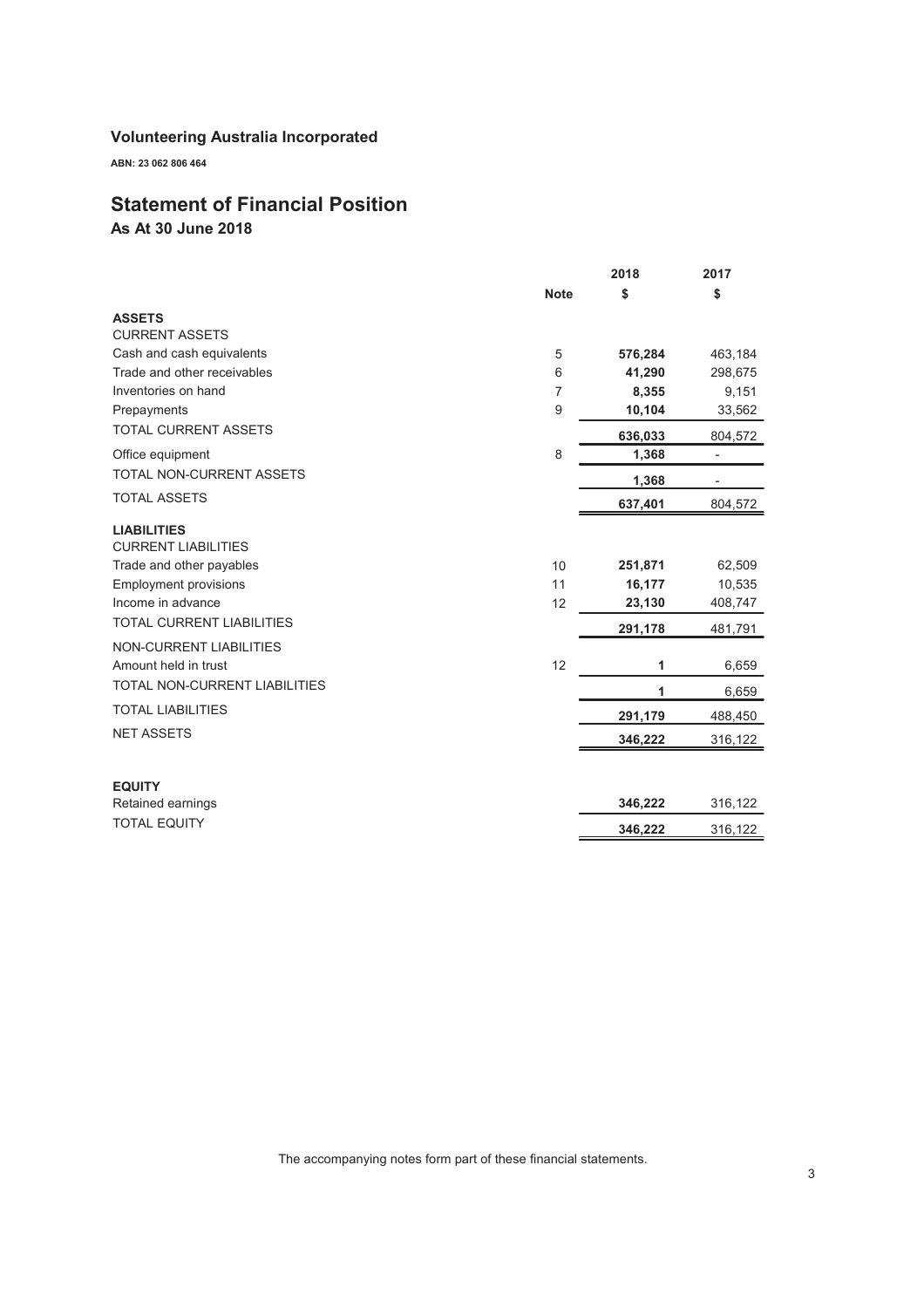ABN: 23 062 806 464

## Statement of Changes in Equity

For the Year Ended 30 June 2018

2018

|                                                           | <b>Retained</b><br><b>Earnings</b> | Total   |
|-----------------------------------------------------------|------------------------------------|---------|
| Balance at 1 July 2017                                    | 316,122                            | 316.122 |
| Profit attributable to members of the entity for the year | 30.100                             | 30,100  |
| Balance at 30 June 2018                                   | 346.222                            | 346,222 |

2017

|                                                         | <b>Retained</b><br><b>Earnings</b><br>Total |           |
|---------------------------------------------------------|---------------------------------------------|-----------|
|                                                         |                                             |           |
| Balance at 1 July 2016                                  | 364.911                                     | 364.911   |
| Loss attributable to members of the entity for the year | (48.789)                                    | (48, 789) |
| Balance at 30 June 2017                                 | 316.122                                     | 316.122   |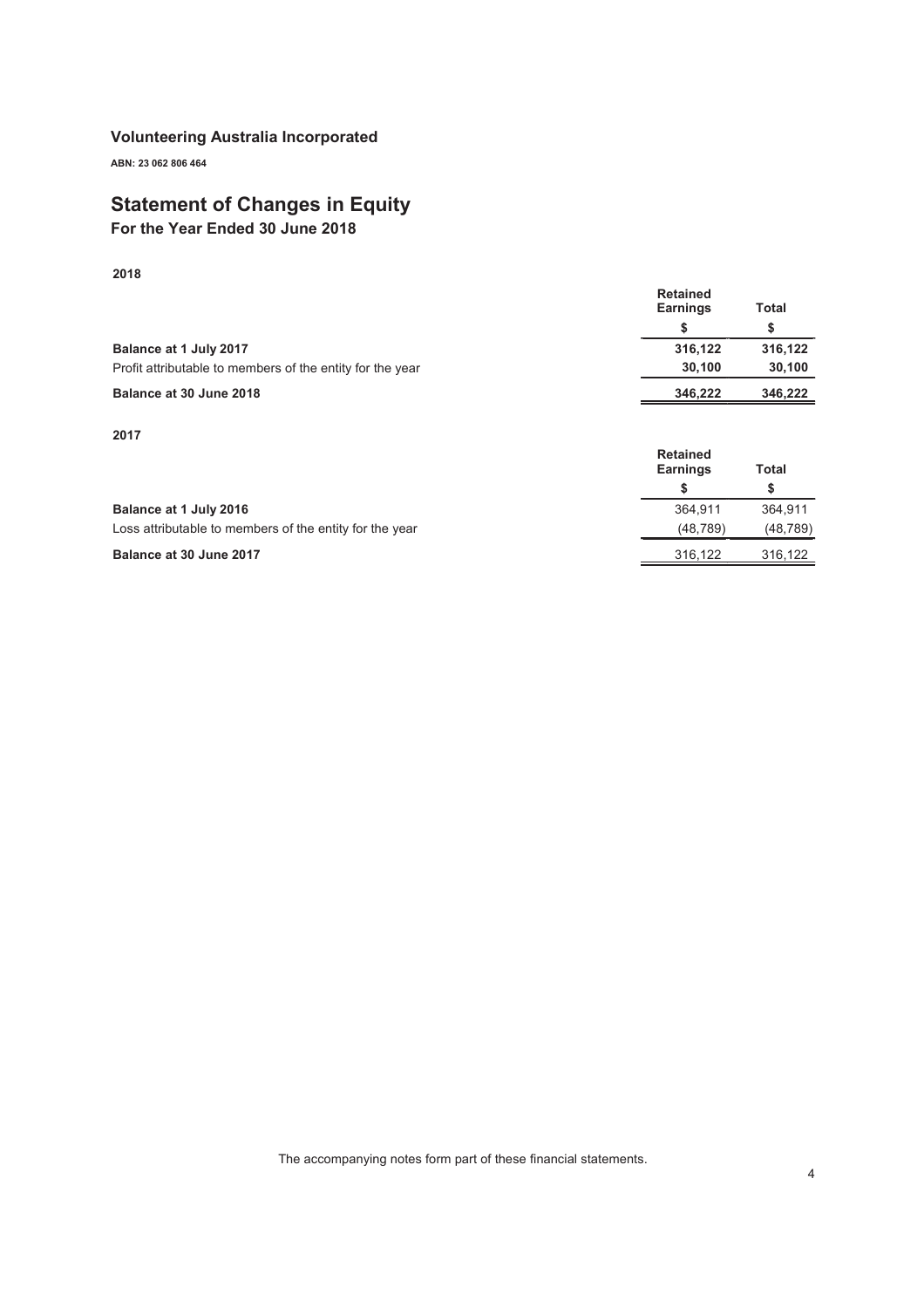ABN: 23 062 806 464

## Statement of Cash Flows

For the Year Ended 30 June 2018

|                                                    |             | 2018        | 2017      |
|----------------------------------------------------|-------------|-------------|-----------|
|                                                    | <b>Note</b> | \$          | \$        |
| <b>CASH FLOWS FROM OPERATING ACTIVITIES:</b>       |             |             |           |
| Receipts from customers                            |             | 1,641,840   | 681,932   |
| Payments to suppliers and employees                |             | (1,538,699) | (602,061) |
| Interest received                                  |             | 11,327      | 5,382     |
| Net cash provided by operating activities          | 17          | 114,468     | 85,253    |
|                                                    |             |             |           |
| <b>CASH FLOWS FROM INVESTING ACTIVITIES:</b>       |             |             |           |
| Purchase of property, plant and equipment          |             | (1,368)     |           |
| Net cash (used in) investing activities            |             | (1, 368)    |           |
|                                                    |             |             |           |
| <b>CASH FLOWS FROM FINANCING ACTIVITIES:</b>       |             |             |           |
| Net increase in cash and cash equivalents held     |             | 113,100     | 85,253    |
| Cash and cash equivalents at beginning of year     |             | 463,184     | 377,931   |
| Cash and cash equivalents at end of financial year | 5           | 576,284     | 463,184   |
|                                                    |             |             |           |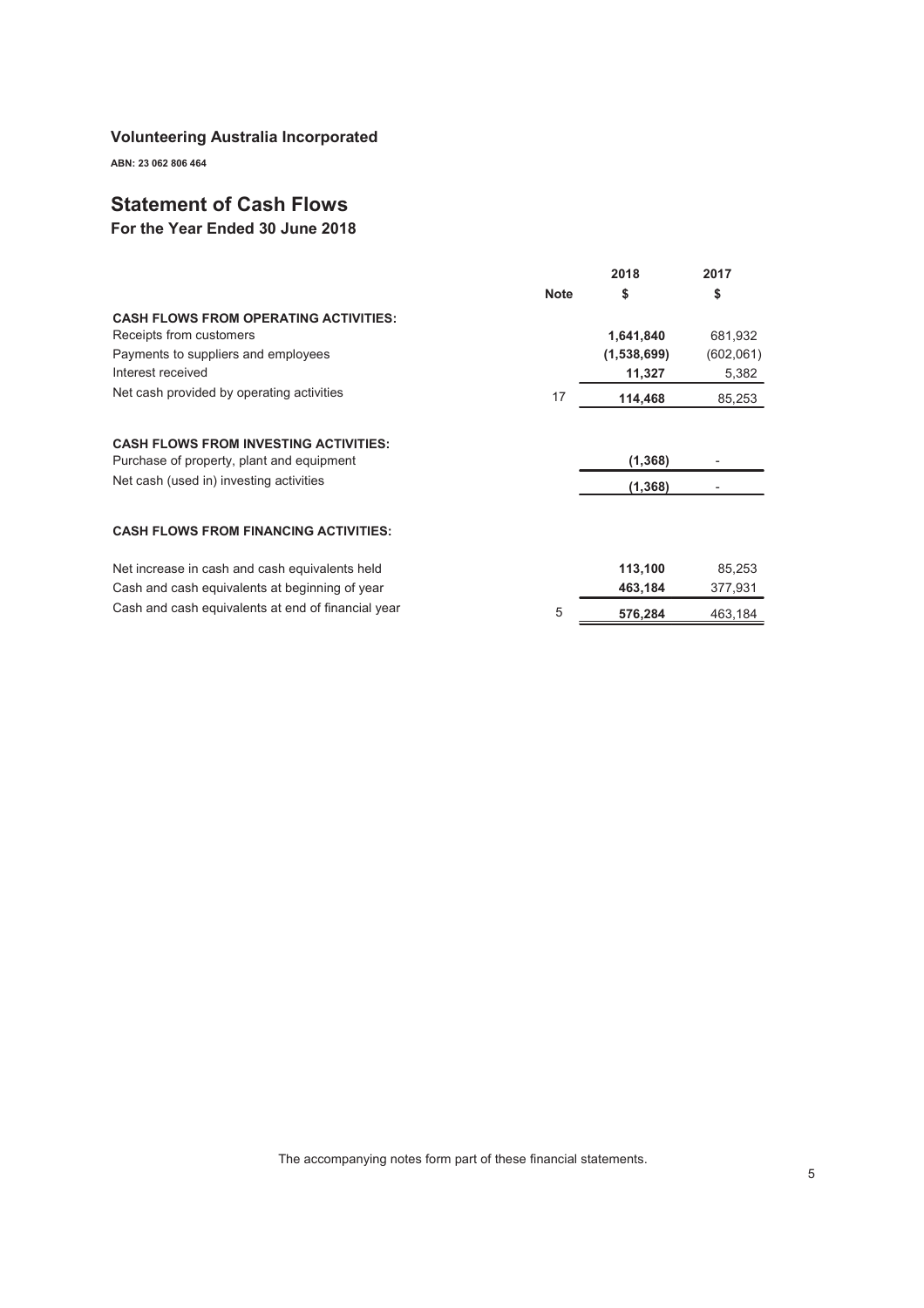ABN: 23 062 806 464

## Notes to the Financial Statements

For the Year Ended 30 June 2018

The financial report covers Volunteering Australia Incorporated as an individual entity. Volunteering Australia Incorporated is a not-for-profit Association, registered and domiciled.

#### 1 Basis of Preparation

The financial statements are general purpose financial statements that have been prepared in accordance with the *Australian Charities and Not-for-profits Commission Act 2012* and Australian Accounting Standards and Interpretations of the Australian Accounting Standards Board. The entity is a not-for-profit entity for financial reporting purposes under Australian Accounting Standards. Material accounting policies adopted in the preparation of these financial statements are presented below and have been consistently applied unless stated otherwis

The financial statements, except for the cash flow information, have been prepared on an accrual basis and are based on historical costs, modified, where applicable, by the measurement at fair value of selected non-current assets, financial assets and financial liabilities. The amounts presented in the financial statements have been rounded to the nearest dollar.

#### 2 Summary of Significant Accounting Policies

#### (a) Income Tax

Volunteering Australia is exempt from income tax under Division 50 of the *Income Tax Assessment Act 1997*.

#### (b) Revenue and other income

Revenue is recognised when the amount of the revenue can be measured reliably, it is probable that economic benefits associated with the transaction will flow to Volunteering Australia and specific criteria relating to the type of revenue as noted below, has been satisfied.

Revenue is measured at the fair value of the consideration received or receivable and is presented net of returns, discounts and rebates.

#### $(c)$ Goods and services tax (GST)

Revenue, expenses and assets are recognised net of the amount of goods and services tax (GST), except where the amount of GST incurred is not recoverable from the Australian Taxation Office (ATO).

Receivables and payables are stated inclusive of the amount of GST receivable or payable. The net amount of GST recoverable from, or payable to, the ATO is included with other receivables or payables in the statement of financial position.

Cash flows in the statement of cash flows are included on a gross basis and the GST component of cash flows arising from investing and financing activities which is recoverable from, or payable to, the taxation authority is classified as operating cash flows.

#### (d) Inventories

Inventories acquired at no cost, or for nominal consideration are valued at the current replacement cost as at the date of acquisition, which is the deemed cost.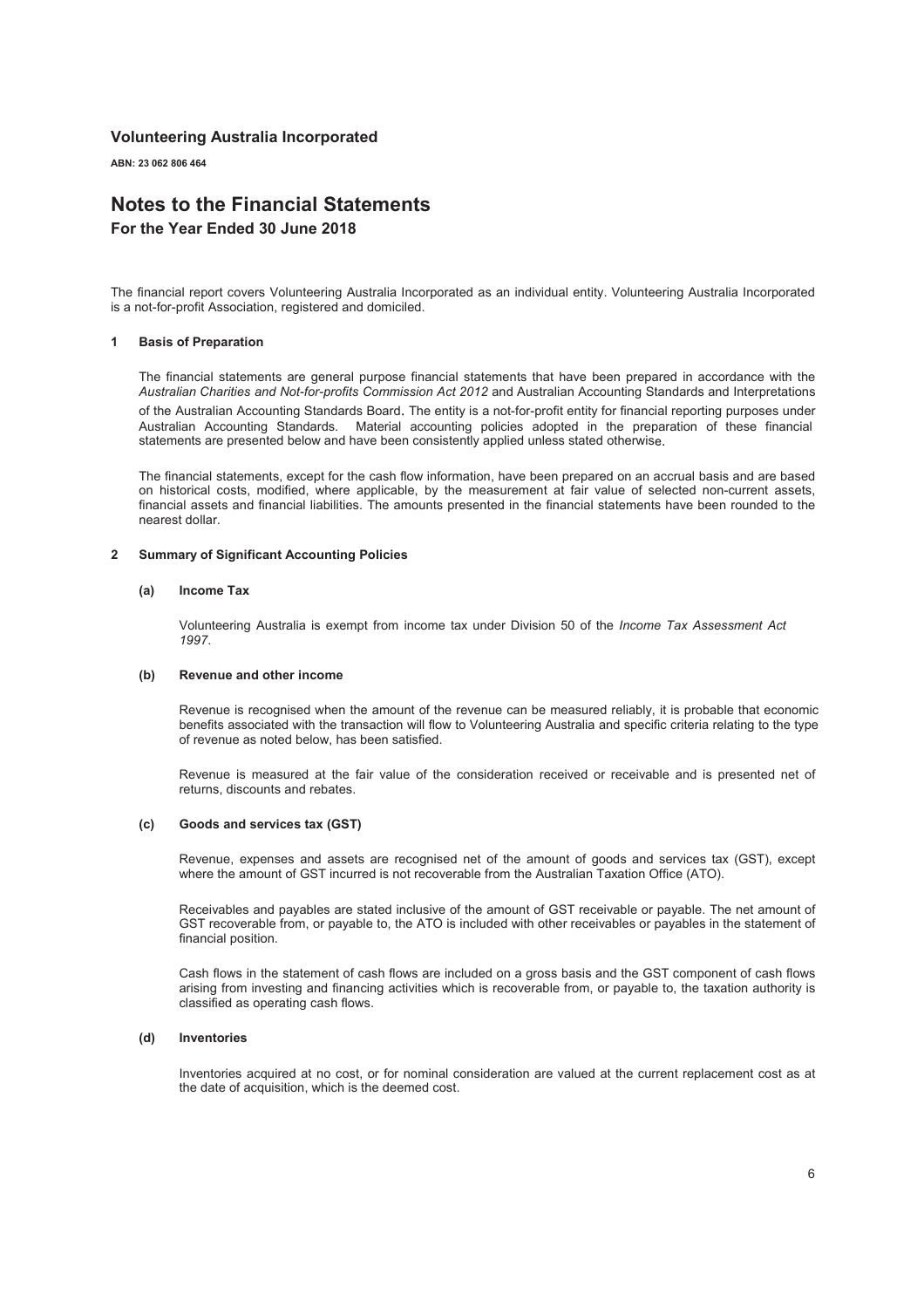ABN: 23 062 806 464

## Notes to the Financial Statements

For the Year Ended 30 June 2018

#### 2 Summary of Significant Accounting Policies

#### (e) Financial instruments

Financial instruments are recognised initially using trade date accounting, i.e. on the date that Volunteering Australia becomes party to the contractual provisions of the instrument.

On initial recognition, all financial instruments are measured at fair value plus transaction costs (except for instruments measured at fair value through profit or loss where transaction costs are expensed as incurred).

#### *Financial Assets*

Financial assets are divided into the following categories which are described in detail below:

xloans and receivables;

xheld-to-maturity investments.

Financial assets are assigned to the different categories on initial recognition, depending on the characteristics of the instrument and its purpose. A financial instrument's category is relevant to the way it is measured and whether any resulting income and expenses are recognised in profit or loss or in other comprehensive income.

All income and expenses relating to financial assets are recognised in the statement of profit or loss and other comprehensive income in the 'finance income' or 'finance costs' line item respectively.

#### *Loans and receivables*

Loans and receivables are non-derivative financial assets with fixed or determinable payments that are not quoted in an active market. They arise principally through the provision of goods and services to customers but also incorporate other types of contractual monetary assets.

After initial recognition these are measured at amortised cost using the effective interest method, less provision for impairment. Any change in their value is recognised in profit or loss.

Volunteering Australia's trade and other receivables fall into this category of financial instruments.

In some circumstances, Volunteering Australia renegotiates repayment terms with customers which may lead to changes in the timing of the payments, Volunteering Australia does not necessarily consider the balance to be impaired, however assessment is made on a case-by-case basis.

#### *Held-to-maturity investments*

Held-to-maturity investments are non-derivative financial assets with fixed or determinable payments and fixed maturity. Investments are classified as held-to-maturity if it is the intention of Volunteering Australia's management to hold them until maturity.

Held-to-maturity investments are subsequently measured at amortised cost using the effective interest method, with revenue recognised on an effective yield basis. In addition, if there is objective evidence that the investment has been impaired, the financial asset is measured at the present value of estimated cash flows. Any changes to the carrying amount of the investment are recognised in profit or loss.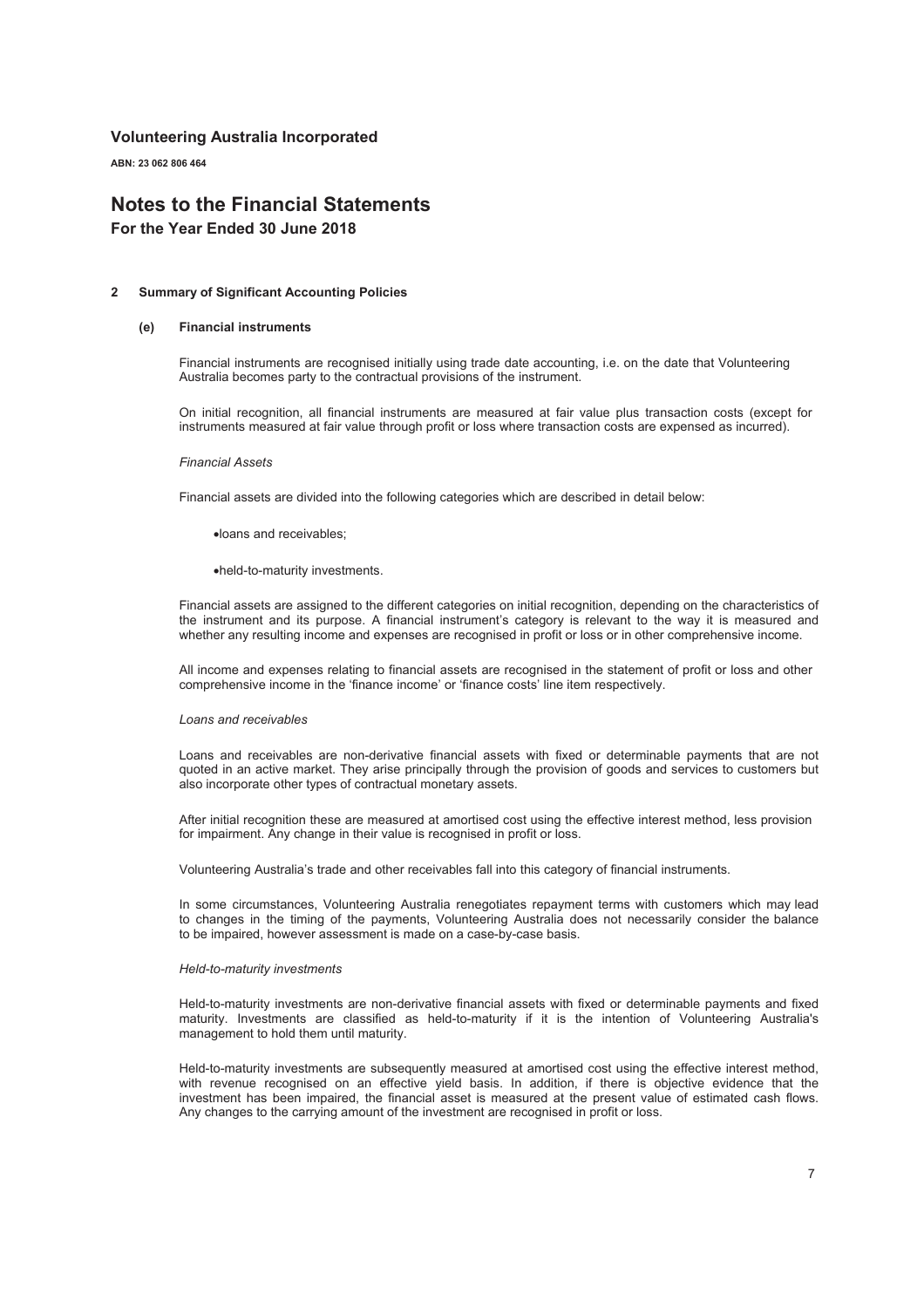ABN: 23 062 806 464

## Notes to the Financial Statements

For the Year Ended 30 June 2018

#### 2 Summary of Significant Accounting Policies

#### (e) Financial instruments

*Impairment of financial assets*

At the end of the reporting period Volunteering Australia assesses whether there is any objective evidence that a financial asset or group of financial assets is impaired.

*Financial assets at amortised cost*

If there is objective evidence that an impairment loss on financial assets carried at amortised cost has been incurred, the amount of the loss is measured as the difference between the asset's carrying amount and the present value of the estimated future cash flows discounted at the financial assets original effective interest rate.

Impairment on loans and receivables is reduced through the use of an allowance accounts, all other impairment losses on financial assets at amortised cost are taken directly to the asset.

Subsequent recoveries of amounts previously written off are credited against other expenses in profit or loss.

#### (f) Impairment of non-financial assets

At the end of each reporting period Volunteering Australia determines whether there is an evidence of an impairment indicator for non-financial assets.

Where an indicator exists and regardless for indefinite life intangible assets and intangible assets not yet available for use, the recoverable amount of the asset is estimated.

Reversal indicators are considered in subsequent periods for all assets which have suffered an impairment loss.

#### (g) Cash and cash equivalents

Cash and cash equivalents comprises cash on hand, demand deposits and short-term investments which are readily convertible to known amounts of cash and which are subject to an insignificant risk of change in value.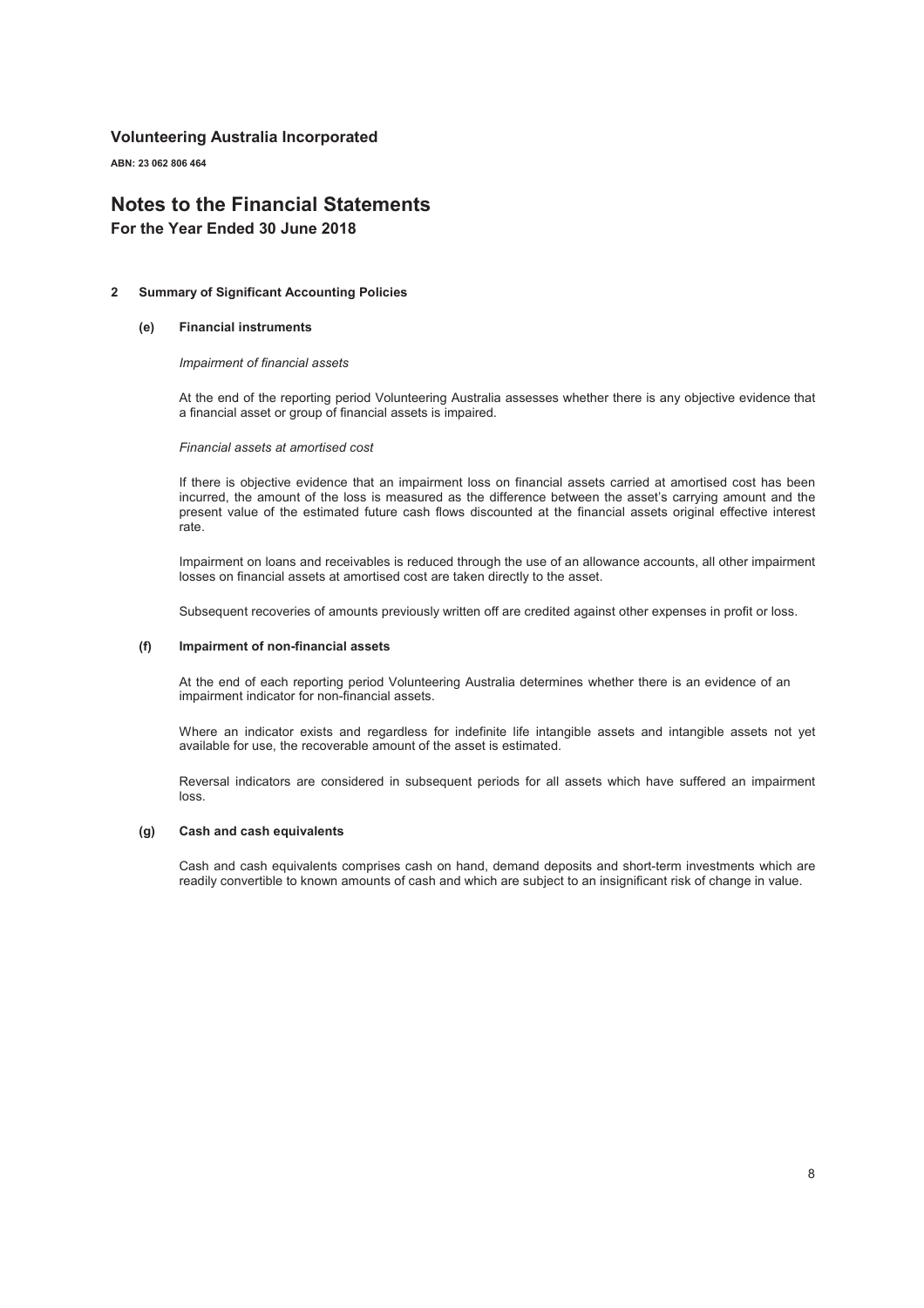ABN: 23 062 806 464

## Notes to the Financial Statements

For the Year Ended 30 June 2018

#### 2 Summary of Significant Accounting Policies

#### (h) New Accounting Standards and Interpretations

The AASB has issued new and amended Accounting Standards and Interpretations that have mandatory application dates for future reporting periods. Volunteering Australia has decided not to early adopt these Standards. The following table summarises those future requirements, and their impact on Volunteering Australia where the standard is relevant:

| <b>Standard Name</b>                                                  | <b>Effective date</b><br>for entity | <b>Requirements</b>                                                                                                                                                                                                                                                                                                                                                                    | <b>Impact</b>                                                                                                                                                                                                                                                                                                                                                                        |
|-----------------------------------------------------------------------|-------------------------------------|----------------------------------------------------------------------------------------------------------------------------------------------------------------------------------------------------------------------------------------------------------------------------------------------------------------------------------------------------------------------------------------|--------------------------------------------------------------------------------------------------------------------------------------------------------------------------------------------------------------------------------------------------------------------------------------------------------------------------------------------------------------------------------------|
| AASB 9: Financial Instruments<br>and associated Amending<br>Standards | January<br>2018                     | The key changes that may affect the<br>entity on initial application include<br>certain simplifications to the<br>classification of financial assets,<br>upfront accounting for expected<br>credit loss, and the irrevocable<br>election to recognise gains and<br>losses on investments in equity<br>linstruments that are not held for<br>trading in other comprehensive<br>lincome. | The entity is yet to<br>lundertake a detailed<br>lassessment of the<br>limpact of AASB 9.<br>However, based on<br>the entity's preliminary<br>lassessment, the<br>Standard is not<br>expected to have a<br>material impact on the<br>ltransactions and<br>balances recognised<br>lin the financial<br>statements when it is<br>first adopted for the<br>year ending 30 June<br>2019. |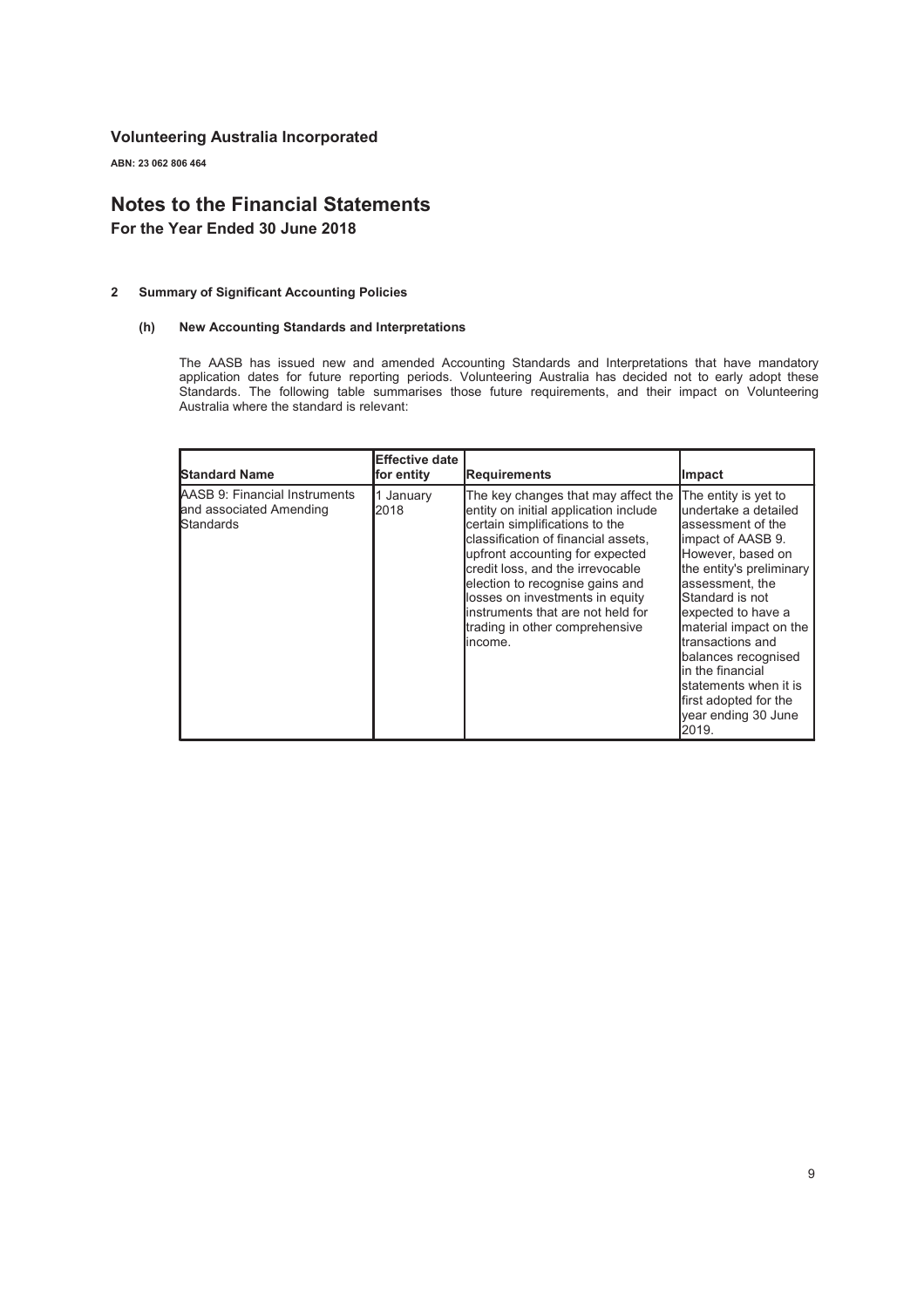ABN: 23 062 806 464

## Notes to the Financial Statements

For the Year Ended 30 June 2018

## 2 Summary of Significant Accounting Policies

#### (h) New Accounting Standards and Interpretations

| <b>Standard Name</b>                                    | <b>Effective date</b><br>for entity | <b>Requirements</b>                                                                                                                                                                                                                                                                                                                                                                                                                                                                                                                                                                                                                                                                                                                                                                                                                                                                                                                                                                                                                                                                                                                                                                                                                                                                           | Impact                                                                                                                                                                                                                                                                                                                                                          |
|---------------------------------------------------------|-------------------------------------|-----------------------------------------------------------------------------------------------------------------------------------------------------------------------------------------------------------------------------------------------------------------------------------------------------------------------------------------------------------------------------------------------------------------------------------------------------------------------------------------------------------------------------------------------------------------------------------------------------------------------------------------------------------------------------------------------------------------------------------------------------------------------------------------------------------------------------------------------------------------------------------------------------------------------------------------------------------------------------------------------------------------------------------------------------------------------------------------------------------------------------------------------------------------------------------------------------------------------------------------------------------------------------------------------|-----------------------------------------------------------------------------------------------------------------------------------------------------------------------------------------------------------------------------------------------------------------------------------------------------------------------------------------------------------------|
| AASB 1058: Income of Not-for-<br><b>Profit Entities</b> | 1 January<br>2018                   | This Standard is applicable when an<br>entity receives volunteer services or<br>enters into other transactions where<br>the consideration to acquire the<br>asset is significantly less than the<br>fair value of the asset principally to<br>enable the entity to further its<br>objectives. The significant<br>accounting requirements of AASB<br>1058 are as follows:<br>-Income arising from an excess of<br>the initial carrying amount of an<br>asset over the related amount being<br>contributions by owners, increases in statements when it is<br>liabilities, decreases in assets and<br>revenue should be immediately<br>recognised in profit or loss. For this<br>purpose, the assets, liabilities and<br>revenue are to be measured in<br>accordance with other applicable<br>Standards.<br>-Liabilities should be recognised for<br>the excess of the initial carrying<br>amount of a financial asset (received<br>in a transfer to enable the entity to<br>acquire or construct a recognisable<br>non-financial asset that is to be<br>controlled by the entity) over any<br>related amounts recognised in<br>accordance with the applicable<br>Standards, Income must be<br>recognised in profit or loss when the<br>entity satisfies its obligations under<br>the transfer. | The entity is yet to<br>undertake a detailed<br>assessment of the<br>limpact of AASB 9.<br>However, based on<br>the entity's preliminary<br>assessment, the<br>Standard is not<br>expected to have a<br>material impact on the<br>transactions and<br>balances recognised<br><b>l</b> in the financial<br>first adopted for the<br>year ending 30 June<br>2019. |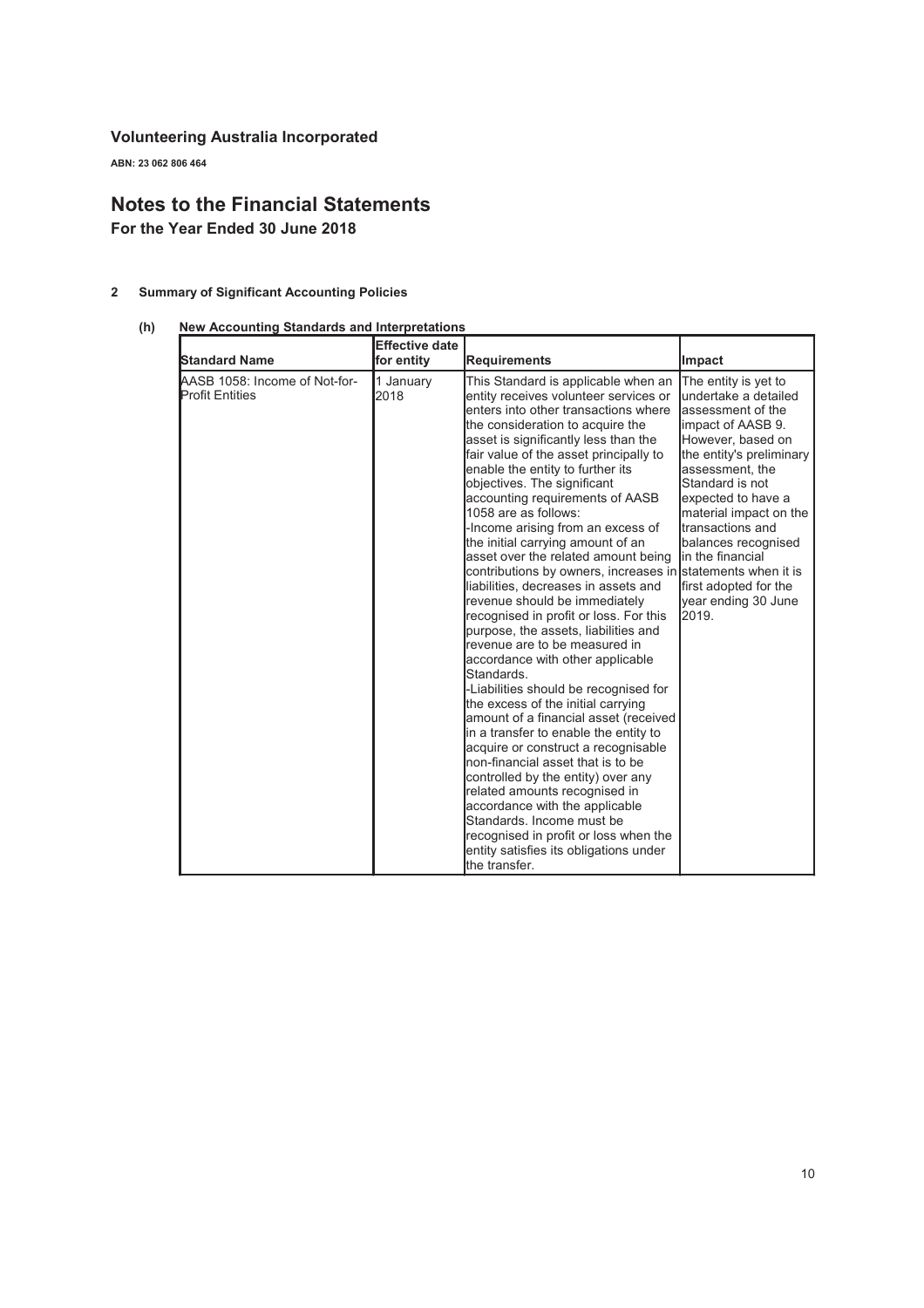ABN: 23 062 806 464

## Notes to the Financial Statements

For the Year Ended 30 June 2018

## 2 Summary of Significant Accounting Policies

## (h) New Accounting Standards and Interpretations

| <b>Standard Name</b> | <b>Effective date</b><br>for entity | <b>Requirements</b>                                                                                                                                                                                                                                                                                                                                                                                                                                                                                                                                                                                                                                                                                                                                                                                                                                                                                                                                                                                                                                                                                                                                                                                                                                                                                                                                                                                                                                                                                                                                                                                                    | Impact                                                                                                                                                                                                                                                                                                                                                       |
|----------------------|-------------------------------------|------------------------------------------------------------------------------------------------------------------------------------------------------------------------------------------------------------------------------------------------------------------------------------------------------------------------------------------------------------------------------------------------------------------------------------------------------------------------------------------------------------------------------------------------------------------------------------------------------------------------------------------------------------------------------------------------------------------------------------------------------------------------------------------------------------------------------------------------------------------------------------------------------------------------------------------------------------------------------------------------------------------------------------------------------------------------------------------------------------------------------------------------------------------------------------------------------------------------------------------------------------------------------------------------------------------------------------------------------------------------------------------------------------------------------------------------------------------------------------------------------------------------------------------------------------------------------------------------------------------------|--------------------------------------------------------------------------------------------------------------------------------------------------------------------------------------------------------------------------------------------------------------------------------------------------------------------------------------------------------------|
| AASB 16: Leases      | 1 January<br>2019                   | Leases and related Interpretations.<br>AASB 16 introduces a single lessee<br>accounting model that eliminates the assessment of the<br>requirement for leases to be<br>classified as operating or finance<br>leases. The main changes<br>introduced by the new Standard are<br>as follows:<br>-new lessee accounting<br>requirements for leases at<br>significantly below-market terms and<br>conditions (commonly known as<br>'peppercorn leases') principally to<br>enable the lessee to further its<br>objectives. This requires the lessee<br>to recognise the leased asset / right-<br>of-use asset at fair value per AASB<br>13, the lease liability per AASB<br>117/AASB 16 and the residual as<br>income (after related amounts) at the<br>inception of the lease per AASB<br>1058;<br>-recognition of a right-of-use asset<br>and liability for all leases (excluding<br>short-term leases with less than 12<br>months of tenure and leases relating<br>to low-value assets);<br>-depreciation of right-of-use assets<br>in line with AASB 116: Property,<br>Plant and Equipment in profit or loss<br>and unwinding of the liability in<br>principal and interest components;<br>-inclusion of variable lease<br>payments that depend on an index<br>or a rate in the initial measurement<br>of the lease liability using the index<br>or rate at the commencement date;<br>-application of a practical expedient<br>to permit a lessee to elect not to<br>separate non-lease components and<br>instead account for all components<br>as a lease; and<br>-inclusion of additional disclosure<br>requirements. | The entity is yet to<br>undertake a detailed<br>limpact of AASB 9.<br>However, based on<br>the entity's preliminary<br>assessment, the<br>Standard is not<br>expected to have a<br>material impact on the<br>transactions and<br>balances recognised<br>lin the financial<br>lstatements when it is<br>first adopted for the<br>year ending 30 June<br>2020. |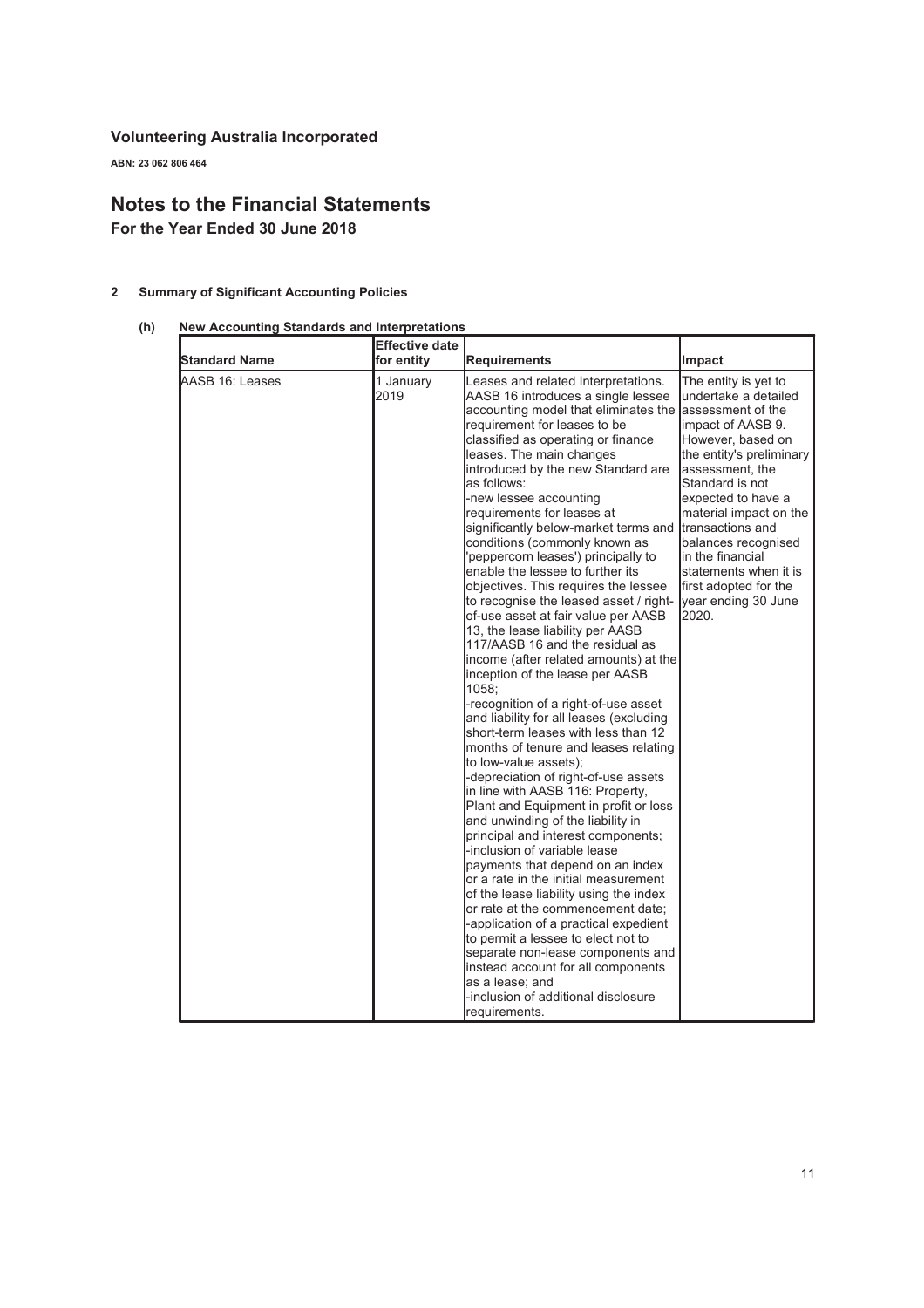ABN: 23 062 806 464

## Notes to the Financial Statements

For the Year Ended 30 June 2018

#### 3 Critical Accounting Estimates and Judgments

Those charged with governance make estimates and judgements during the preparation of these financial statements regarding assumptions about current and future events affecting transactions and balances.

These estimates and judgements are based on the best information available at the time of preparing the financial statements, however as additional information is known then the actual results may differ from the estimates.

The significant estimates and judgements made have been described below.

#### Key judgments

For the purpose of measurement, AASB 119: Employee Benefits defines obligations for shortterm employee benefits as obligations expected to be settled wholly before 12 months after the end of the annual reporting period in which the employees render the related service. The company expects most employees will take their annual leave entitlements within 24 months of the reporting period in which they were earned, but this will not have a material impact on the amounts recognised in respect of obligations for employees' leave entitlements

#### Key estimates - receivables

The receivables at reporting date have been reviewed to determine whether there is any objective evidence that any of the receivables are impaired. An impairment provision is included for any receivable where the entire balance is not considered collectible. The impairment provision is based on the best information at the reporting date.

#### Revenue and Other Income

|                                                   | 2018      | 2017           |
|---------------------------------------------------|-----------|----------------|
|                                                   | \$        | \$             |
| Revenue                                           |           |                |
| - Grant income                                    | 644.927   | 244.835        |
| - National Volunteering Conference Management Fee | 41,292    |                |
| - National Volunteering Conference income         | 442,949   | ٠              |
| - Donations                                       | 10,000    | 9,500          |
| - Interest received                               | 11.327    | 5,569          |
| - Membership income                               | 20,000    | $\overline{a}$ |
| - Merchandise sales                               | 115,140   | 110,538        |
| - Project and sponsorship income                  | 32,500    | 35,000         |
|                                                   | 1,318,135 | 405.442        |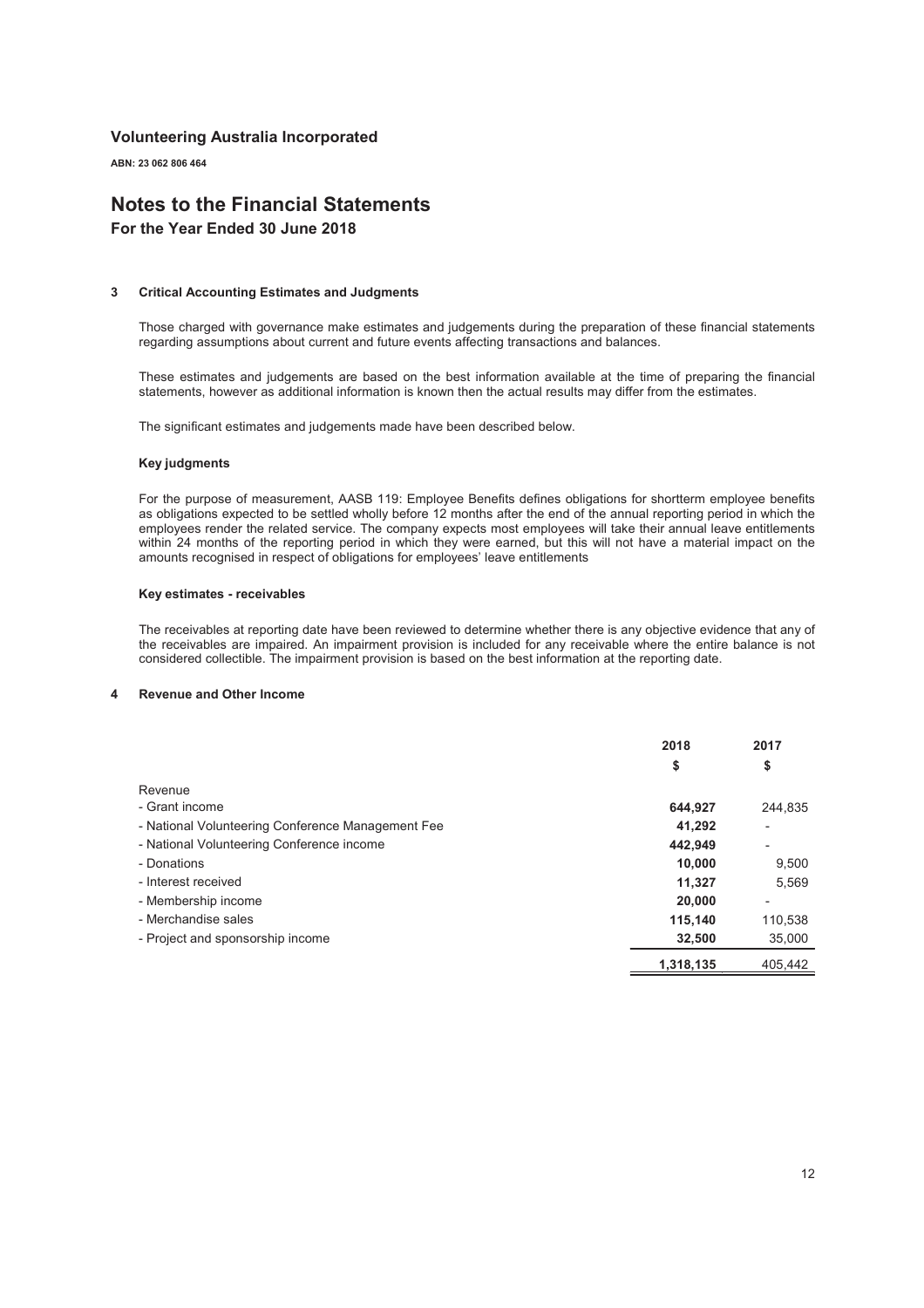ABN: 23 062 806 464

## Notes to the Financial Statements

For the Year Ended 30 June 2018

#### 5 Cash and Cash Equivalents

#### Reconciliation of cash

Cash and Cash equivalents reported in the statement of cash flows are reconciled to the equivalent items in the statement of financial position as follows: 2018 2017

|   |                                        | ZUIO    | 20 I <i>I</i>            |
|---|----------------------------------------|---------|--------------------------|
|   |                                        | \$      | \$                       |
|   | Cash and cash equivalents              | 576,284 | 463,184                  |
|   | Balance as per statement of cash flows | 576,284 | 463,184                  |
| 6 | <b>Trade and Other Receivables</b>     |         |                          |
|   |                                        | 2018    | 2017                     |
|   |                                        | \$      | \$                       |
|   | <b>CURRENT</b>                         |         |                          |
|   | Trade receivables                      | 27,570  | 298,471                  |
|   | Accrued income                         | 13,720  | 204                      |
|   | Total trade and other receivables      | 41,290  | 298,675                  |
| 7 | <b>Inventories</b>                     |         |                          |
|   |                                        | 2018    | 2017                     |
|   |                                        | \$      | \$                       |
|   | <b>CURRENT</b>                         |         |                          |
|   | At cost:                               |         |                          |
|   | Inventories                            | 8,355   | 9,151                    |
|   |                                        | 8,355   | 9,151                    |
| 8 | <b>Plant and equipment</b>             |         |                          |
|   |                                        | 2018    | 2017                     |
|   |                                        | \$      | \$                       |
|   | Office equipment                       |         |                          |
|   | At cost                                | 1,368   |                          |
|   | Accumulated depreciation               |         |                          |
|   | Total office equipment                 | 1,368   | $\overline{\phantom{a}}$ |
| 9 | <b>Other Assets</b>                    |         |                          |
|   |                                        | 2018    | 2017                     |
|   |                                        | \$      | \$                       |
|   | <b>CURRENT</b>                         |         |                          |
|   | Prepayments                            | 10,104  | 33,562                   |
|   |                                        | 10,104  | 33,562                   |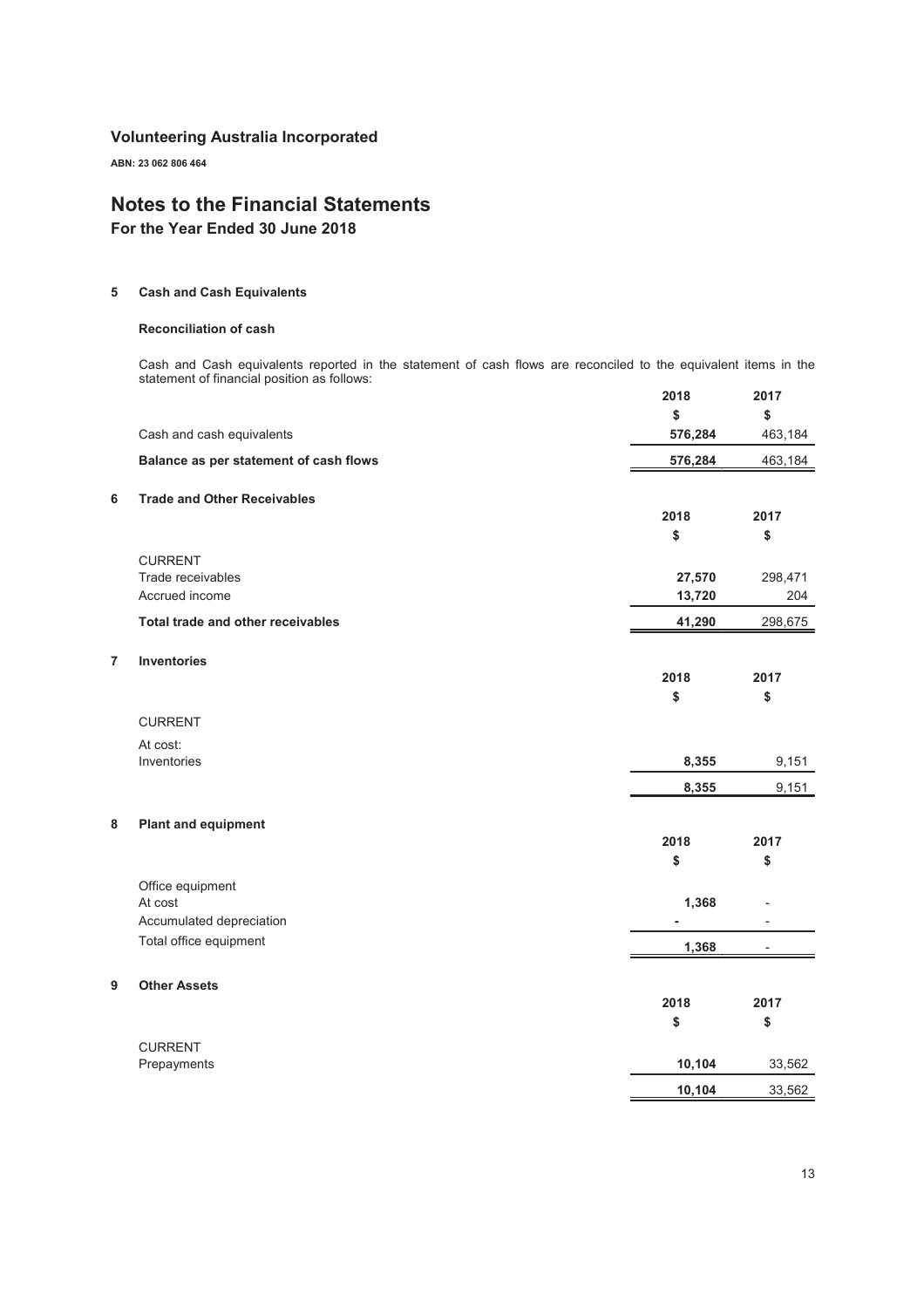ABN: 23 062 806 464

## Notes to the Financial Statements

For the Year Ended 30 June 2018

#### 10 Trade and Other Payables

|                  | 2018    | 2017   |
|------------------|---------|--------|
|                  | \$      | \$     |
| Current          |         |        |
| Trade payables   | ٠       | 8,650  |
| GST payable      | ٠       | 41,938 |
| Other payables   | 7,920   | 6,942  |
| Accrued expenses | 243,951 | 4,979  |
|                  | 251,871 | 62,509 |

Trade and other payables are unsecured, non-interest bearing and are normally settled within 30 days. The carrying value of trade and other payables is considered a reasonable approximation of fair value due to the short-term nature of the balances.

#### 11 Provisions

 $12$ 

|                          | 2018   | 2017    |
|--------------------------|--------|---------|
|                          | \$     | \$      |
| <b>CURRENT</b>           |        |         |
| Employee provisions      | 16,177 | 10,535  |
|                          | 16,177 | 10,535  |
|                          |        |         |
| <b>Other Liabilities</b> |        |         |
|                          | 2018   | 2017    |
|                          | \$     | \$      |
| <b>CURRENT</b>           |        |         |
| Income in advance        | 23,130 | 408,747 |
|                          | 23,130 | 408,747 |
|                          | 2018   | 2017    |
|                          | \$     | \$      |
| NON-CURRENT              |        |         |
| Amount held in trust     | 1      | 6,659   |
|                          | 1      | 6,659   |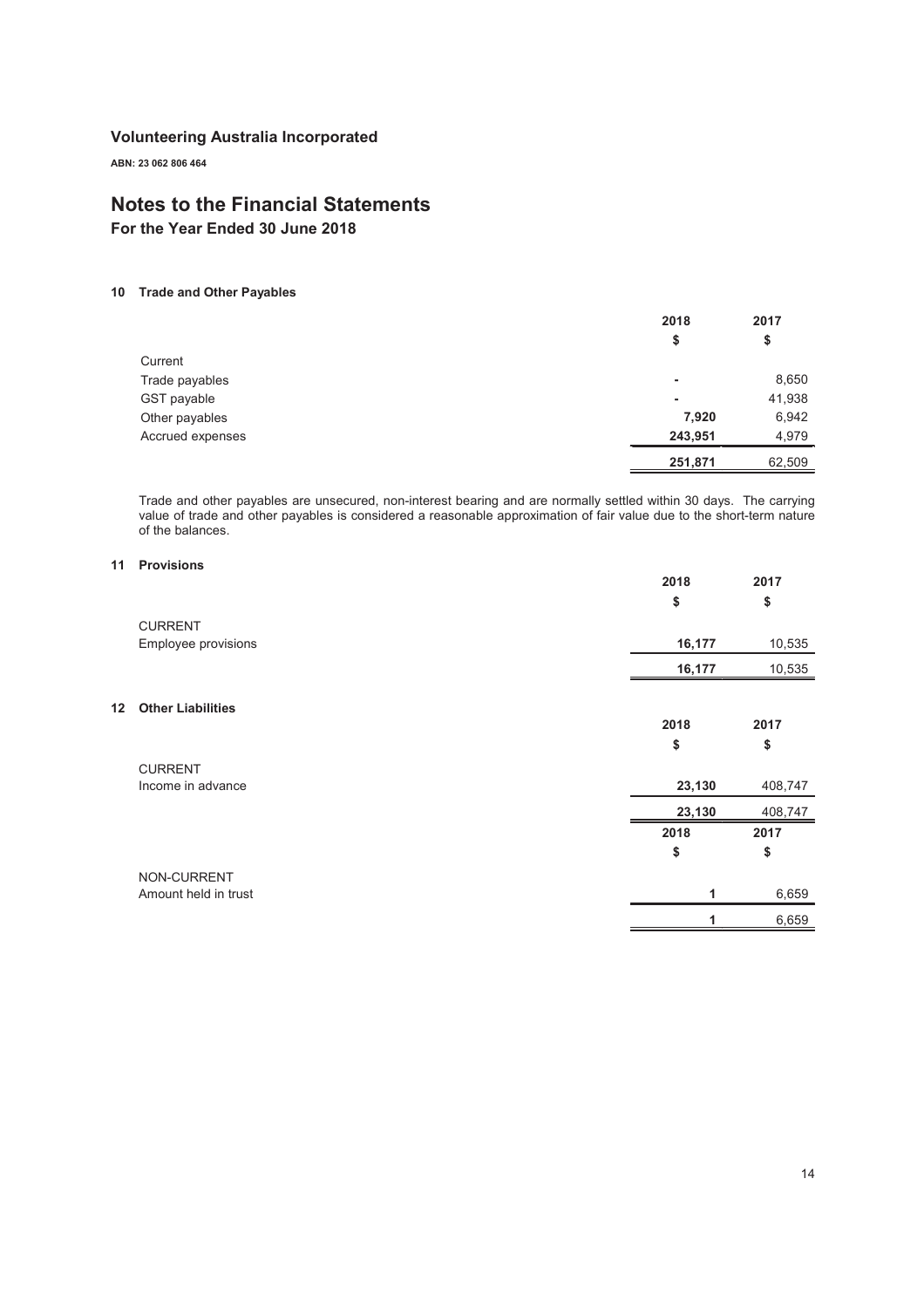ABN: 23 062 806 464

## Notes to the Financial Statements

For the Year Ended 30 June 2018

#### 13 Financial Risk Management

Volunteering Australia is exposed to a variety of financial risks through its use of financial instruments.

Volunteering Australia's overall risk management plan seeks to minimise potential adverse effects due to the unpredictability of financial markets.

The most significant financial risks to which Volunteering Australia is exposed to are described below:

#### Specific risks

- **•** Liquidity risk
- Credit risk
- Market risk currency risk, interest rate risk and price risk

#### Financial instruments used

The principal categories of financial instrument used by Volunteering Australia are:

- Trade receivables
- Cash at bank
- Trade and other payables

#### Summary Table

| -                            |             | 2018    | 2017    |
|------------------------------|-------------|---------|---------|
|                              | <b>Note</b> | \$      | \$      |
| <b>Financial Assets</b>      |             |         |         |
| Cash and cash equivalents    | 5           | 576,284 | 463,184 |
| Trade and other receivables  | 6           | 27,570  | 298,471 |
|                              |             | 603,854 | 761,655 |
| <b>Financial Liabilities</b> |             |         |         |
| Trade payables               | 10          | 251,871 | 8,650   |
|                              |             | 251,871 | 8,650   |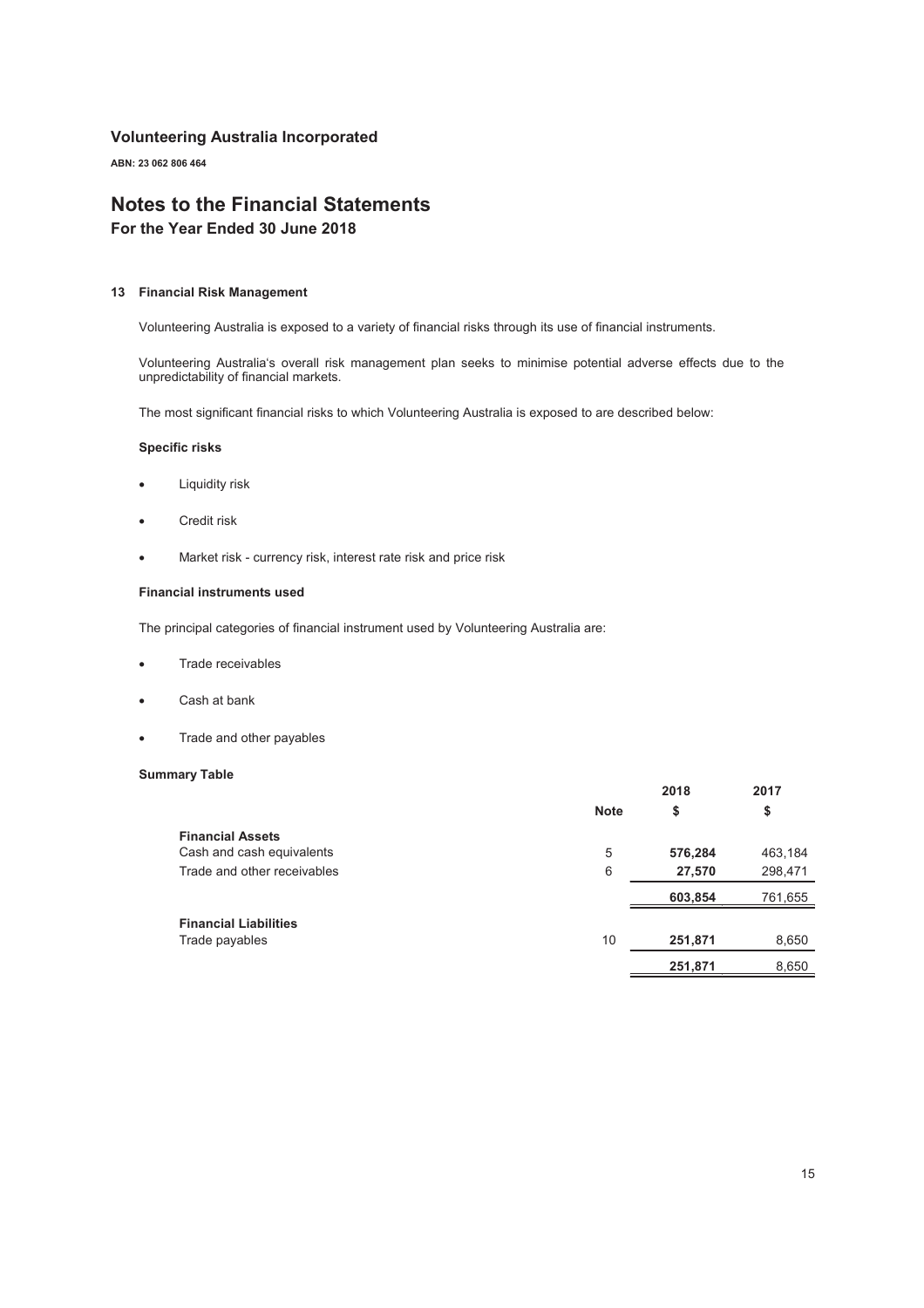ABN: 23 062 806 464

## Notes to the Financial Statements

For the Year Ended 30 June 2018

#### 13 Financial Risk Management

#### Liquidity risk

Liquidity risk arises from Volunteering Australia's management of working capital and the finance charges and principal repayments on its debt instruments. It is the risk that Volunteering Australia will encounter difficulty in meeting its financial obligations as they fall due.

Volunteering Australia's policy is to ensure that it will always have sufficient cash to allow it to meet its liabilities as and when they fall due. Volunteering Australia maintains cash and marketable securities to meet its liquidity requirements for up to 30-day periods. Funding for long-term liquidity needs is additionally secured by an adequate amount of committed credit facilities and the ability to sell long-term financial assets.

Volunteering Australia manages its liquidity needs by carefully monitoring scheduled debt servicing payments for longterm financial liabilities as well as cash-outflows due in day-to-day business.

Liquidity needs are monitored in various time bands, on a day-to-day and week-to-week basis, as well as on the basis of a rolling 30-day projection. Long-term liquidity needs for a 180-day and a 360-day period are identified monthly.

At the reporting date, these reports indicate that Volunteering Australia expected to have sufficient liquid resources to meet its obligations under all reasonably expected circumstances and will not need to draw down any of the financing facilities.

Volunteering Australia's liabilities have contractual maturities which are summarised below:

#### Credit risk

Credit risk refers to the risk that a counterparty will default on its contractual obligations resulting in a financial loss to Volunteering Australia.

Credit risk arises from cash and cash equivalents, derivative financial instruments and deposits with banks and financial institutions, as well as credit exposure to wholesale and retail customers, including outstanding receivables and committed transactions.

Those charged with governance receive monthly reports summarising the turnover, trade receivables balance and aging profile of each of the key customers individually and Volunteering Australia's other customers analysed by industry sector as well as a list of customers currently transacting on a prepayment basis or who have balances in excess of their credit limits.

Management considers that all the financial assets that are not impaired for each of the reporting dates under review are of good credit quality, including those that are past due.

The credit risk for liquid funds and other short-term financial assets is considered negligible, since the counterparties are reputable banks with high quality external credit ratings.

Volunteering Australia has no significant concentration of credit risk with respect to any single counterparty or group of counterparties.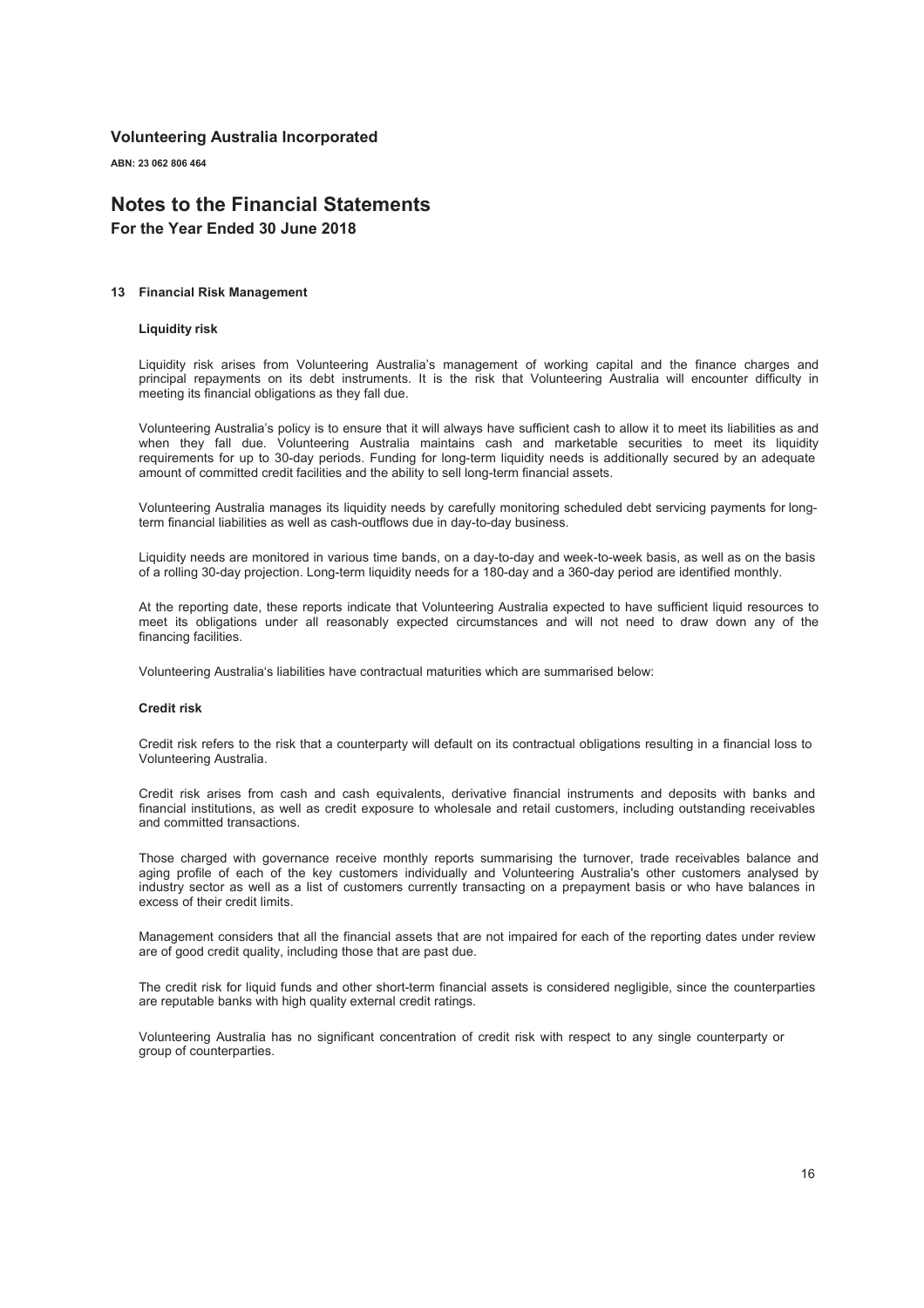ABN: 23 062 806 464

## Notes to the Financial Statements

For the Year Ended 30 June 2018

#### 13 Financial Risk Management

#### Market risk

Market risk is the risk that the fair value or future cash flows of a financial instrument will fluctuate because of changes in market prices.

#### *(i) Interest rate risk*

Volunteering Australia is exposed to interest rate risk as funds are borrowed at floating and fixed rates. Borrowings issued at fixed rates expose the Volunteering Australia to fair value interest rate risk.

Volunteering Australia's policy is to minimise interest rate cash flow risk exposures on long-term financing. Longer-term borrowings are therefore usually at fixed rates. At the reporting date, the Volunteering Australia is exposed to changes in market interest rates through its bank borrowings, which are subject to variable interest rates.

The calculations are based on the financial instruments held at each reporting date. All other variables are held constant.

#### *(ii) Price risk*

Price risk relates to the risk that the fair value or future cash flows of a financial instrument will fluctuate because of changes in market prices of securities held being available-for-sale or fair value through profit and loss.

Such risk is managed through diversification of investments across industries and geographic locations.

Volunteering Australia's investments are held in the following sectors at reporting date:

#### *(iii) Sensitivity analysis*

The following table illustrates sensitivities to Volunteering Australia Incorporated's exposures to changes in the ASX 200 index. The table indicates the impact on how profit and equity values reported at the end of the reporting year would have been affected by changes in the relevant risk variable that management considers to be reasonably possible. These sensitivities assume that the movement in a particular variable is independent of other variables.

There is no profit impact, except for investments held at fair value through profit or loss. Equity would increase / decrease as a result of fair value movements through the financial asset reserve.

#### 14 Key Management Personnel Remuneration

The totals of remuneration paid to the key management personnel of Volunteering Australia Incorporated during the year are as follows:

|                              | 2018    | 2017    |
|------------------------------|---------|---------|
|                              |         | S       |
| Short-term employee benefits | 138.365 | 141,536 |
| Post-employment benefits     | 12.987  | 12,101  |
|                              | 151,352 | 153,637 |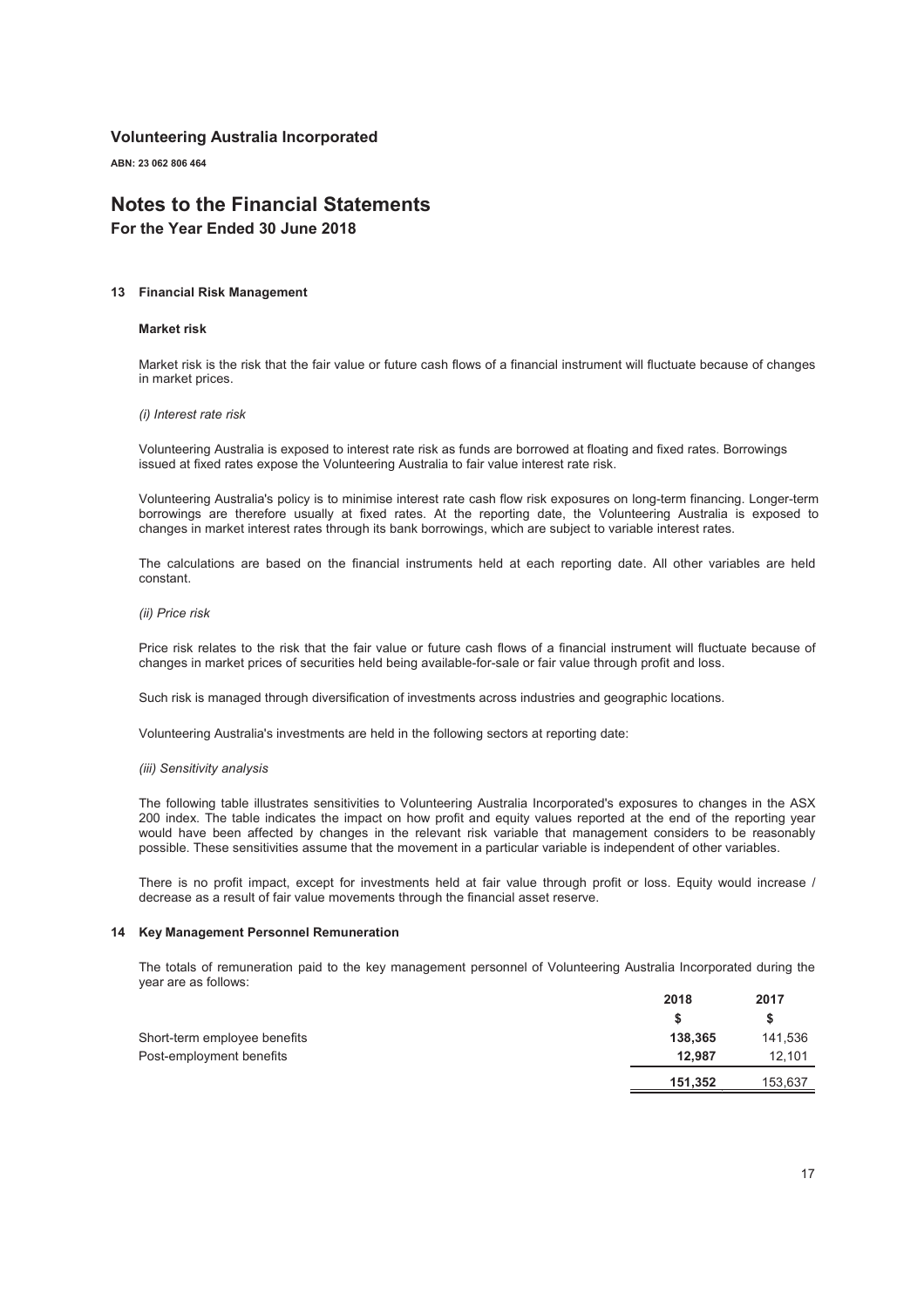ABN: 23 062 806 464

## Notes to the Financial Statements

For the Year Ended 30 June 2018

#### 15 Auditors' Remuneration

|                                                                       | 2018  | 2017  |
|-----------------------------------------------------------------------|-------|-------|
|                                                                       | S     | S     |
| Remuneration of the auditor Hardwickes<br>Chartered Accountants, for: |       |       |
| - Remuneration of auditor                                             | 4.500 | 4,500 |
|                                                                       | 4.500 | 4.500 |
|                                                                       |       |       |

#### 16 Contingencies

In the opinion of those charged with governance, the Volunteering Australia did not have any contingencies at 30 June 2018 (30 June 2017:None).

#### 17 Cash Flow Information

#### (a) Reconciliation of result for the year to cashflows from operating activities

Reconciliation of net income to net cash provided by operating activities:

|            | 20 I I     |
|------------|------------|
| \$         | \$         |
| 30,100     | (48, 789)  |
|            |            |
| 257,385    | (266, 760) |
| 796        | (25, 842)  |
| 23,458     | 2,251      |
| (145, 665) | 2,675      |
| (57, 248)  | 426,630    |
| 5,642      | (4, 912)   |
| 114.468    | 85,253     |
|            | 2010       |

2018

 $2047$ 

#### 18 Events after the end of the Reporting Period

No matters or circumstances have arisen since the end of the financial year which significantly affected or may significantly affect the operations of Volunteering Australia, the results of those operations or the state of affairs of Volunteering Australia in future financial years.

#### 19 Statutory Information

The registered office and principal place of business of the association is: Volunteering Australia Incorporated Level 2, 202 City Walk CANBERRA ACT 2601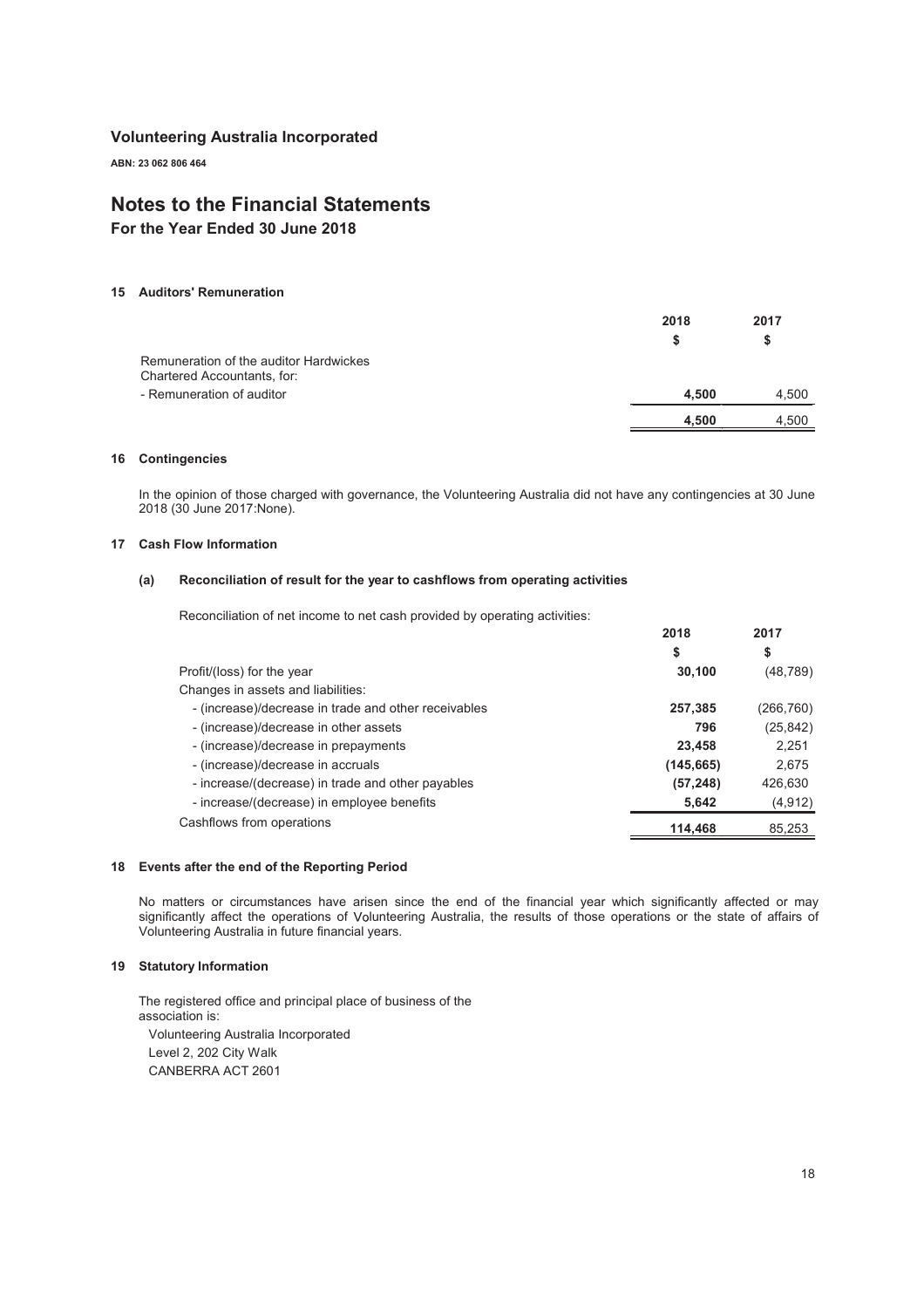ABN: 23 062 806 464

## Responsible Persons' Declaration

The responsible persons declare that in the responsible persons' opinion:

- there are reasonable grounds to believe that the registered entity is able to pay all of its debts, as and when they become due and payable; and
- x the financial statements and notes satisfy the requirements of the *Australian Charities and Not-for-profits Commission Act 2012*.

Signed in accordance with subsection 60.15(2) of the *Australian Charities and Not-for-profit Commission Regulation 2013*.

Responsible person .............................................................. Responsible person ............................................................... .........................................

Michelle Evlü⁄ngton

Peter Lucas

Dated: 20 September 2018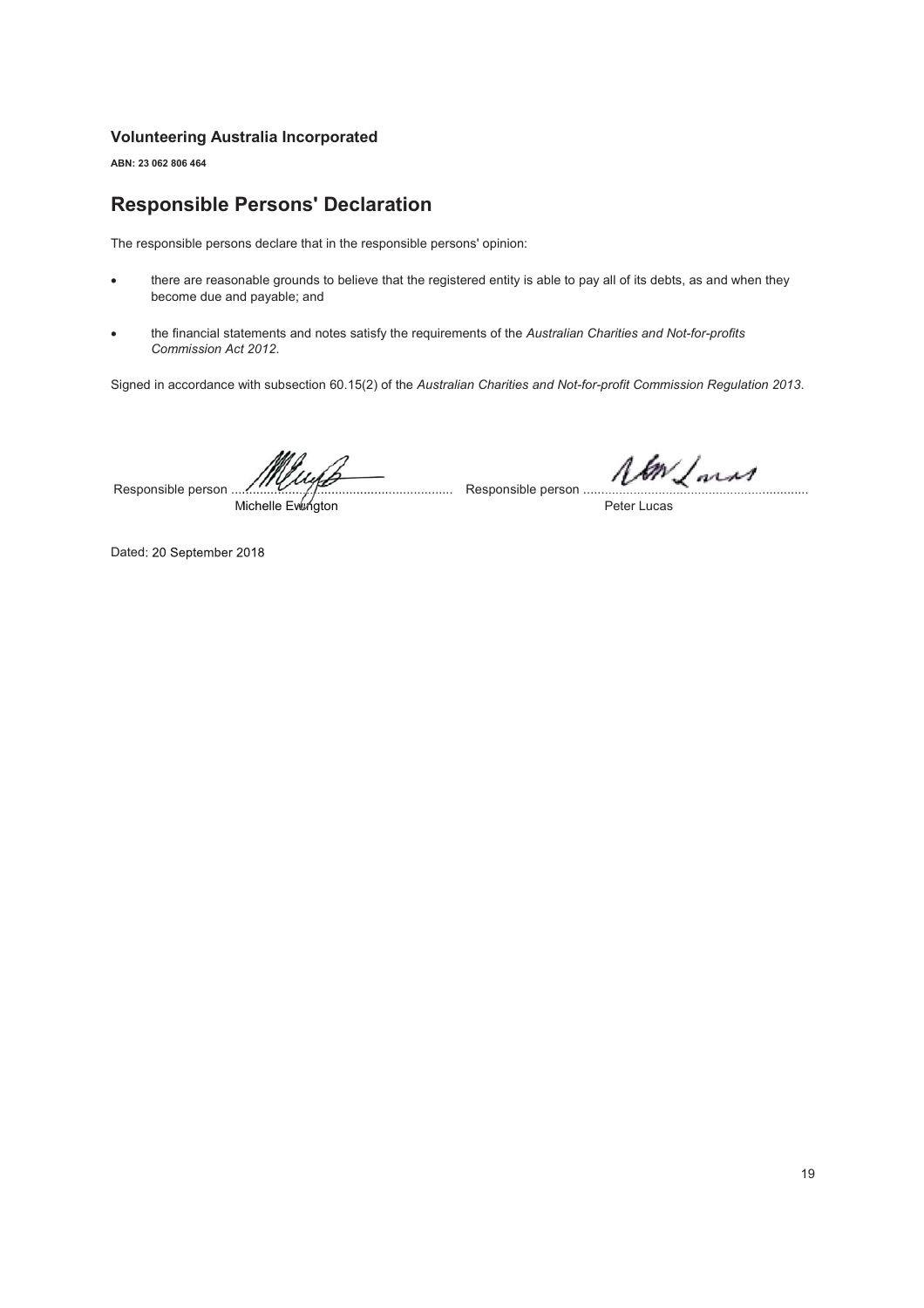

6 Phipps Close Deakin ACT 2600 PO Box 322 Curtin ACT 2605

> T 02 6282 5999 F 02 6282 5933 E info@hardwickes.com.au

www.hardwickes.com.au

Hardwickes ABN 35 973 938 183

Hardwickes Partners Pty Ltd ABN 21 008 401 536

Liability limited by a scheme approved under Professional Standards Legislation

## **Independent Audit Report to the members of Volunteering Australia Incorporated**

**Report on the Audit of the Financial Report**

#### **Opinion**

We have audited the financial report of Volunteering Australia Incorporated, which comprises the statement of financial position as at 30 June 2018, the statement of profit or loss and other comprehensive income, the statement of changes in equity and the statement of cash flows for the year then ended, and notes to the financial statements, including a summary of significant accounting policies, and the responsible persons' declaration.

In our opinion the financial report of Volunteering Australia Incorporated has been prepared in accordance with Division 60 of the *Australian Charities and Not-for-profits Commission Act 2012,* including:

- (i) giving a true and fair view of Volunteering Australia Incorporated's financial position as at 30 June 2018 and of its financial performance for the year ended; and
- (ii) complying with Australian Accounting Standards and Division 60 of the *Australian Charities and Not-for-profits Commission Regulation 2013.*

### **Basis for Opinion**

We conducted our audit in accordance with Australian Auditing Standards. Our responsibilities under those standards are further described in the *Auditor's Responsibilities for the Audit of the Financial Report* section of our report. We are independent of Volunteering Australia Incorporated in accordance with the auditor independence requirements of the *Australian Charities and Not-for-profits Commission Act 2012* (ACNC Act) and the ethical requirements of the Accounting Professional and Ethical Standards Board's APES 110 *Code of Ethics for Professional Accountants* (the Code) that are relevant to our audit of the financial report in Australia. We have also fulfilled our other ethical responsibilities in accordance with the Code.

We believe that the audit evidence we have obtained is sufficient and appropriate to provide a basis for our opinion.

## **Responsibilities of Responsible Person for the Financial Report**

The responsible person of Volunteering Australia Incorporated are responsible for the preparation and fair presentation of the financial report in accordance with Australian Accounting Standards and the ACNC Act, and for such internal control as the responsible entities determine is necessary to enable the preparation of the financial report that is free from material misstatement, whether due to fraud or error.

In preparing the financial report, the responsible person are responsible for assessing Volunteering Australia Incorporated's ability to continue as a going concern, disclosing, as applicable, matters related to going concern and using the going concern basis of accounting unless the responsible entities either intends to liquidate Volunteering Australia Incorporated or to cease operations, or has no realistic alternative but to do so.

Those charged with governance are responsible for overseeing Volunteering Australia Incorporated's financial reporting process.